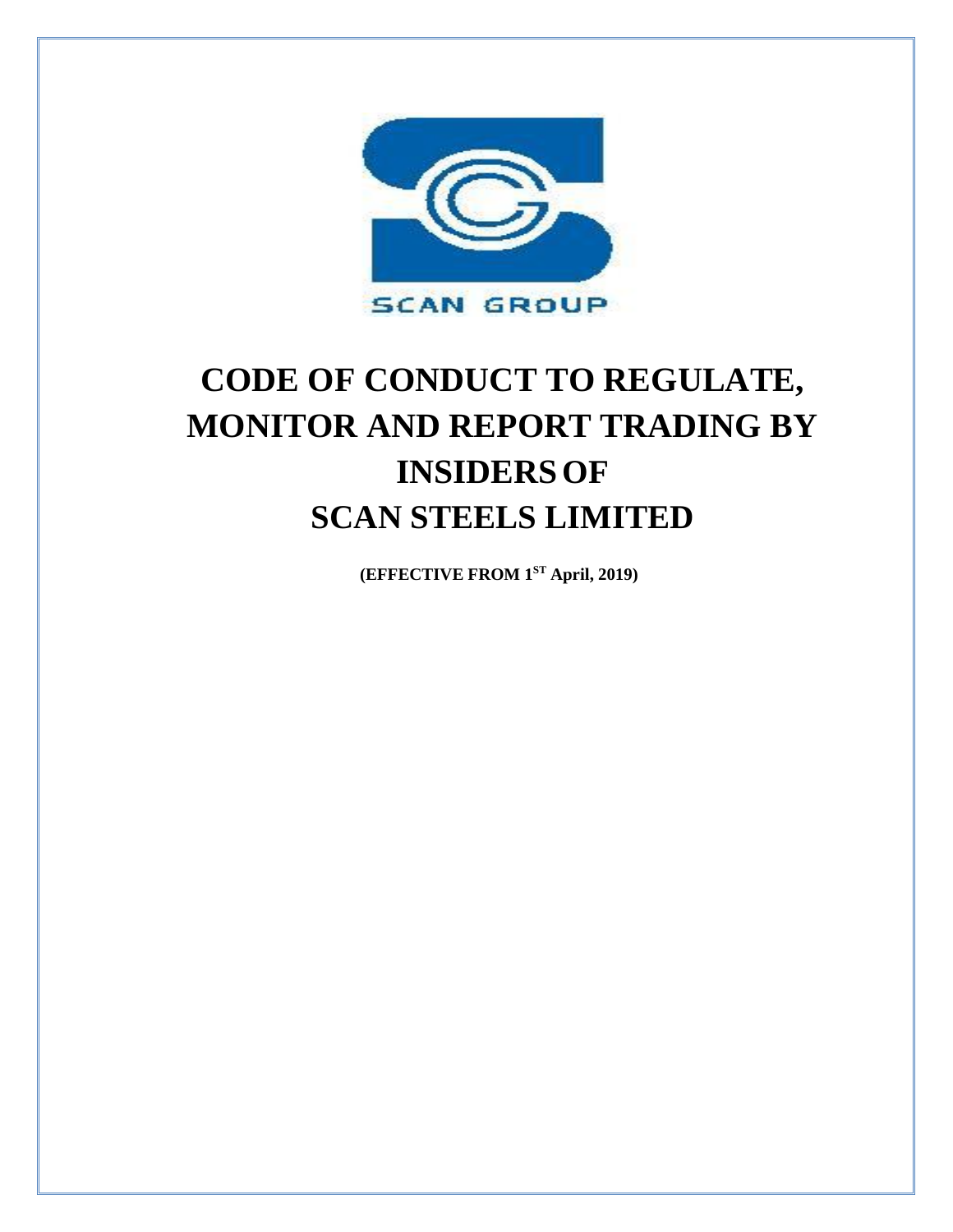**Our Belief and Reason for this Code** – The Company places utmost emphasis on achieving the highest level of transparency, accountability and fairness in all facets of its operations and dealings with its stakeholders.

**Introduction:** Regulation 9(1) of the newly introduced SEBI (Prohibition of Insider Trading) Regulations, 2015 (**the "Regulations"**) requires a listed company to formulate a "Code of Conduct to Regulate, Monitor and Report Trading" by its employees, Designated Persons and other connected persons, towards achieving compliance with the said Regulations, adopting the minimum standards, set out in Schedule B to the Regulations. Accordingly, in supersession of the previous Code of Conduct to prevent Insider trading, adopted by the Company , a **Code of Conduct to Regulate, Monitor and Report Trading by Insiders (the "Code")** for Scan Steels Limited **(the "Company")** is hereby framed as under :

This policy shall be applicable to all Insiders (as defined herein) of the Company including designated persons and immediate relatives of designated persons as defined in this Code. The SEBI Regulations prohibit an Insider from Trading in the securities of a company listed on any stock exchange when in possession of any unpublished price sensitive information.

The SEBI Regulations prohibit the communication of UPSI to any person except in compliance with applicable law. Further, procuring any person to Trade in the securities of any company when in possession UPSI is also prohibited under the SEBI Regulations and the securities laws. Violations of the SEBI Regulations and the securities laws subject Insiders to severe penalties including disgorgement proceedings, fines and imprisonment as per the applicable law.

## **Important definitions:**

**a. "Act"** means the Securities and Exchange Board of India Act, 1992.

**b. "Compliance Officer"** means Company Secretary or such other senior officer, who is financially literate and is capable of appreciating requirements for legal and regulatory compliance under these regulations designated so and reporting to the Board of Directors and who shall be responsible for compliance of policies, procedures, maintenance of records, monitoring adherence to the rules for the preservation of unpublished price sensitive information, monitoring of trades and the implementation of the codes specified in these regulations under the overall supervision of the Board of Directors of the Company.

## **c.** "**Connected Person**" means:

(i) any person who is or has during the six months prior to the concerned act been associated with a company, directly or indirectly, in any capacity including by reason of frequent communication with its officers or by being in any contractual, fiduciary or employment relationship or by being a director, officer or an employee of the Company or holds any position including a professional or business relationship between himself and the Company whether temporary or permanent, that allows such person, directly or indirectly, access to unpublished price sensitive information or is reasonably expected to allow such access.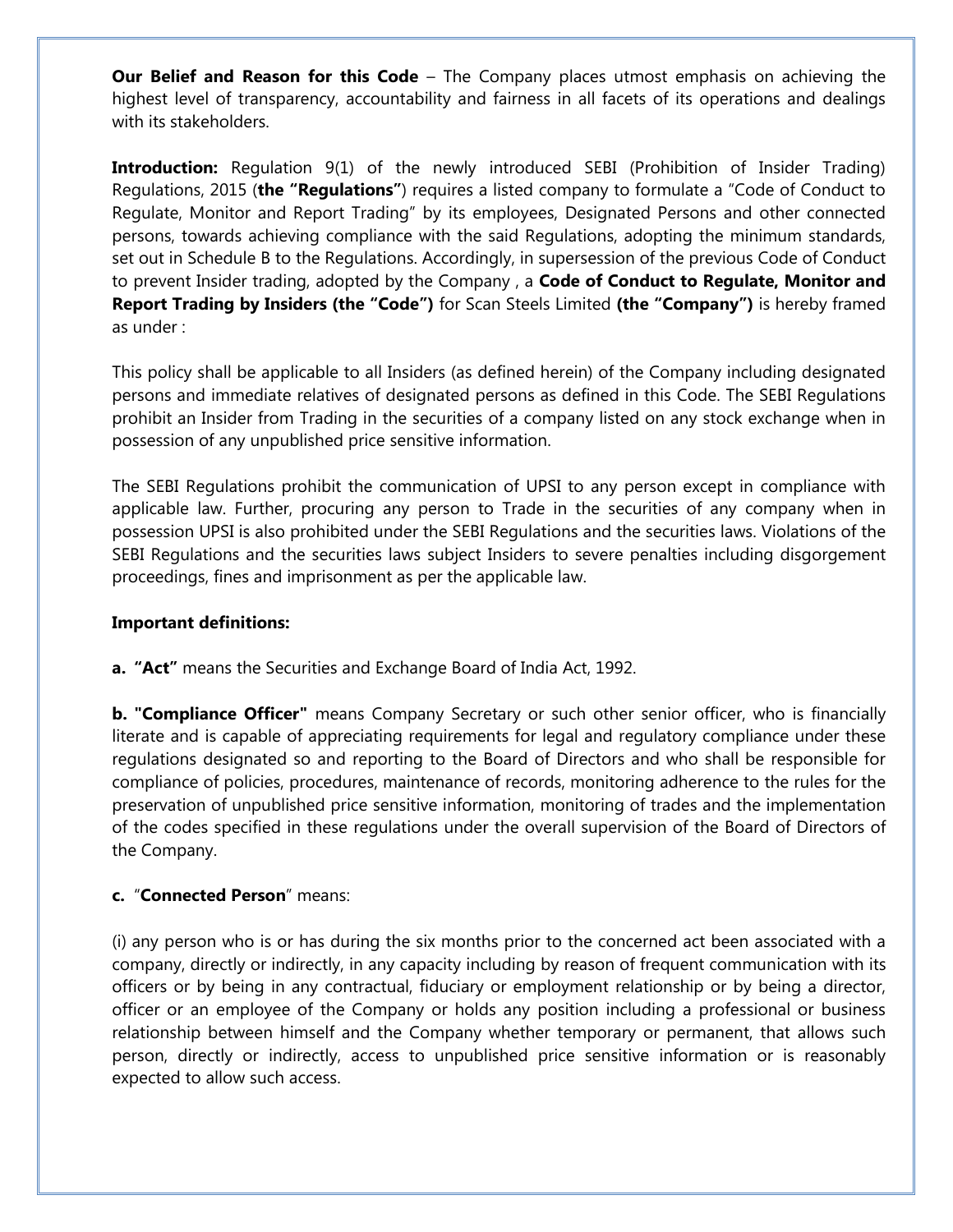(ii) A director of the Company

(iii) A Key Managerial Personnel /officer of the Company

(iv)Without prejudice to the generality of the foregoing, the persons falling within the following categories shall be deemed to be connected persons unless the contrary is established,

(a)an immediate relative of connected persons specified in clause (i); or

(b) a holding company or associate company or subsidiary company; or

(c) an intermediary as specified in Section 12 of the Act or an employee or director thereof; or

(d) an investment company, trustee company, asset management company or an employee or director thereof; or

(e) an official of a stock exchange or of clearing house or corporation; or

(f) a member of board of trustees of a mutual fund or a member of the board of directors of the asset management company of a mutual fund or is an employee thereof; or

(g) a member of the Board of directors or an employee, of a public financial institution as defined in section 2 (72) of the Companies Act, 2013; or

(h) an official or an employee of a self-regulatory organization recognised or authorized by the Board; or

(i) a banker of the Company; or

(j) a concern, firm, trust, hindu undivided family, company or association of persons wherein a director of the Company or his immediate relative or banker of the Company, has more than ten per cent, of the holding or interest.

(k) A Key Managerial Personnel of the Company;

**d. "Generally available Information"** means information that is accessible to the public on a nondiscriminatory basis. Information which is published on the website of stock exchange/s where the securities of the Company are listed or published in News Papers by the company, would ordinarily be considered generally available.

**e. "Immediate Relative"** means a spouse of a person, and includes parent, sibling, and child of such person or of the spouse, any of whom is either dependent financially on such person, or consults such person in taking decisions relating to trading in securities

**f. "Insider"** means any person who,

(i) a connected person; or

(ii) in possession of or having access to unpublished price sensitive information.

**g.** "**Trading**" means and includes subscribing, buying, selling, dealing, or agreeing to subscribe, buy, sell, pledge, unpledge, deal in the company's securities either directly or through portfolio management services, and "trade" shall be construed accordingly.

**h. "Trading Day"** means a day on which the recognized stock exchanges are open for trading;

**i.** "**Unpublished Price Sensitive Information**" means: any information, relating to a company or its securities, directly or indirectly, that is not generally available which upon becoming generally available, is likely to materially affect the price of the securities and shall, ordinarily including but not restricted to, information relating to the following: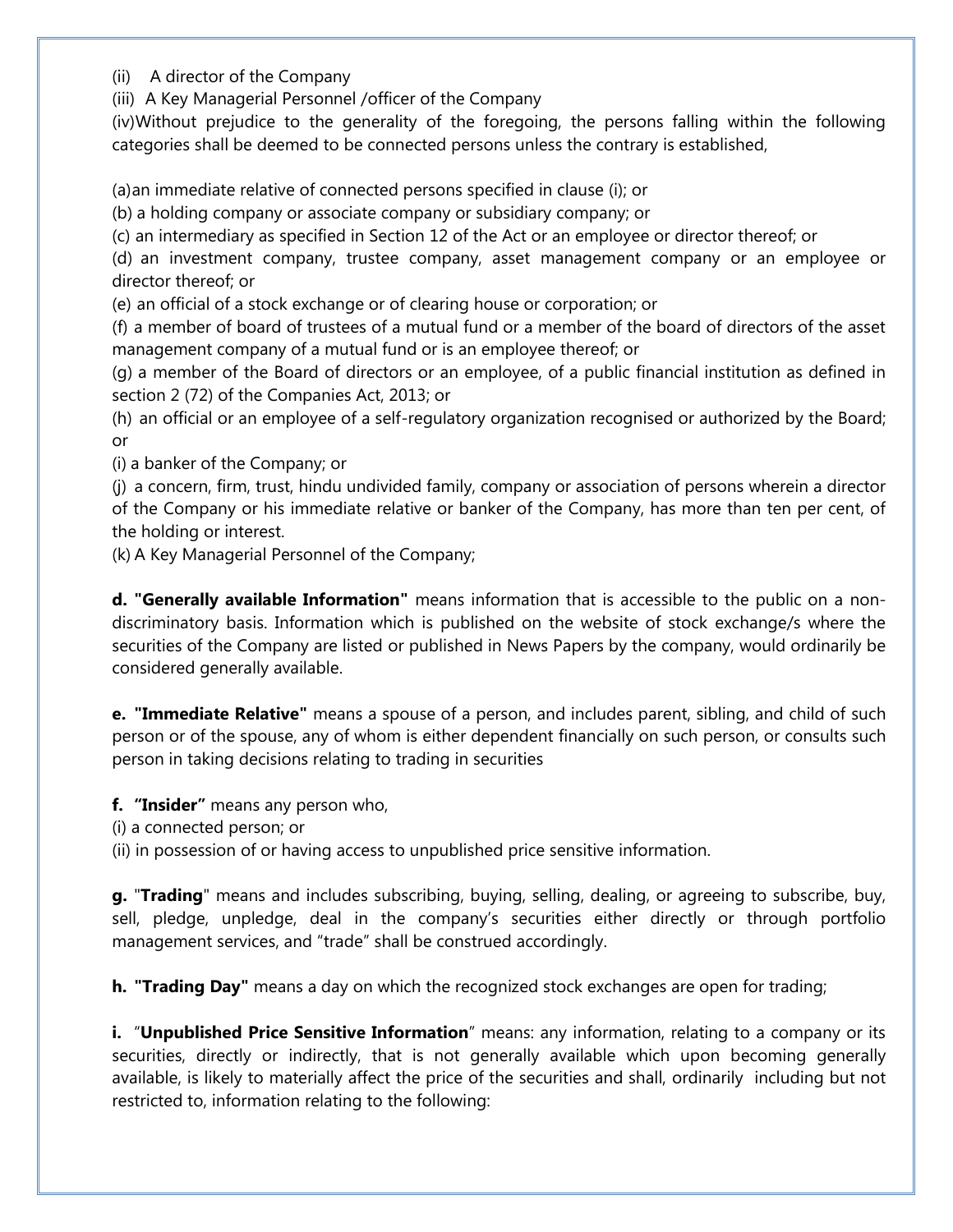(a) Financial results;

(b) Dividends;

(c) Change in capital structure;

(d)Mergers, de-mergers, acquisitions, de-listings, disposals and expansion of business and such other transactions;

(e) Significant corporate events, such as a pending or proposed acquisition or joint venture;

(f) Plans to launch new products or product defects that have a significant impact;

(g)Significant developments involving business relationships with customers, suppliers or other business partners;

(h)Changes in auditors as per statutory requirement or otherwise or auditor notification that the issuer may no longer rely on an audit report;

(i) Events regarding the Company's securities (such as repurchase plans, stock splits or changes in dividends, changes to the rights of security holders, public or private sales of additional securities or information related to any additional funding);

(j) Bankruptcies, receiverships or financial liquidity problems;

(k) Positive or negative developments in outstanding litigation, investigations or regulatory matters with significant impact on financial results; or

(l) Any changes to the Company's Board of Directors or the Company's key managerial personnel and key agreements with them;

# **j. Designated Person**"

i) Employees of such listed company, intermediary or fiduciary designated on the basis of their functional role or access to unpublished price sensitive information in the organization by their board of directors or analogous body;

ii) All promoters of listed companies and promoters who are individuals or investment companies for intermediaries or fiduciaries;

iii) Directors of the Company, Chief Executive Officer and employees upto two levels below Chief Executive Officer of such listed company, intermediary, fiduciary and its material subsidiaries irrespective of their functional role in the company or ability to have access to unpublished price sensitive information;

iii) Any support staff of listed company, intermediary or fiduciary such as IT staff or secretarial staff who have access to unpublished price sensitive information.]

**k. 'Securities'** shall mean the securities issued by the Company from time to time.

**l. Audit Committee'** shall mean Committee of the Board of the Company constituted pursuant to Section 177 of the Companies Act, 2013 read with Regulation 18 of the SEBI (Listing Obligations and Disclosure Requirements) Regulations, 2015.

**m.Contra trade** "Contra Trade'' means a trade or transaction which involves buying or selling any number of shares of the Company and within 6 months trading or transacting in an opposite transaction involving sell or buy following the prior transaction."

**n. "Material financial relationship**" shall mean a relationship in which one person is a recipient of any kind of payment such as by way of a loan or gift during the immediately preceding twelve months, equivalent to at least 25% of such payer's annual income but shall exclude relationships in which the payment is based on arm's length transactions.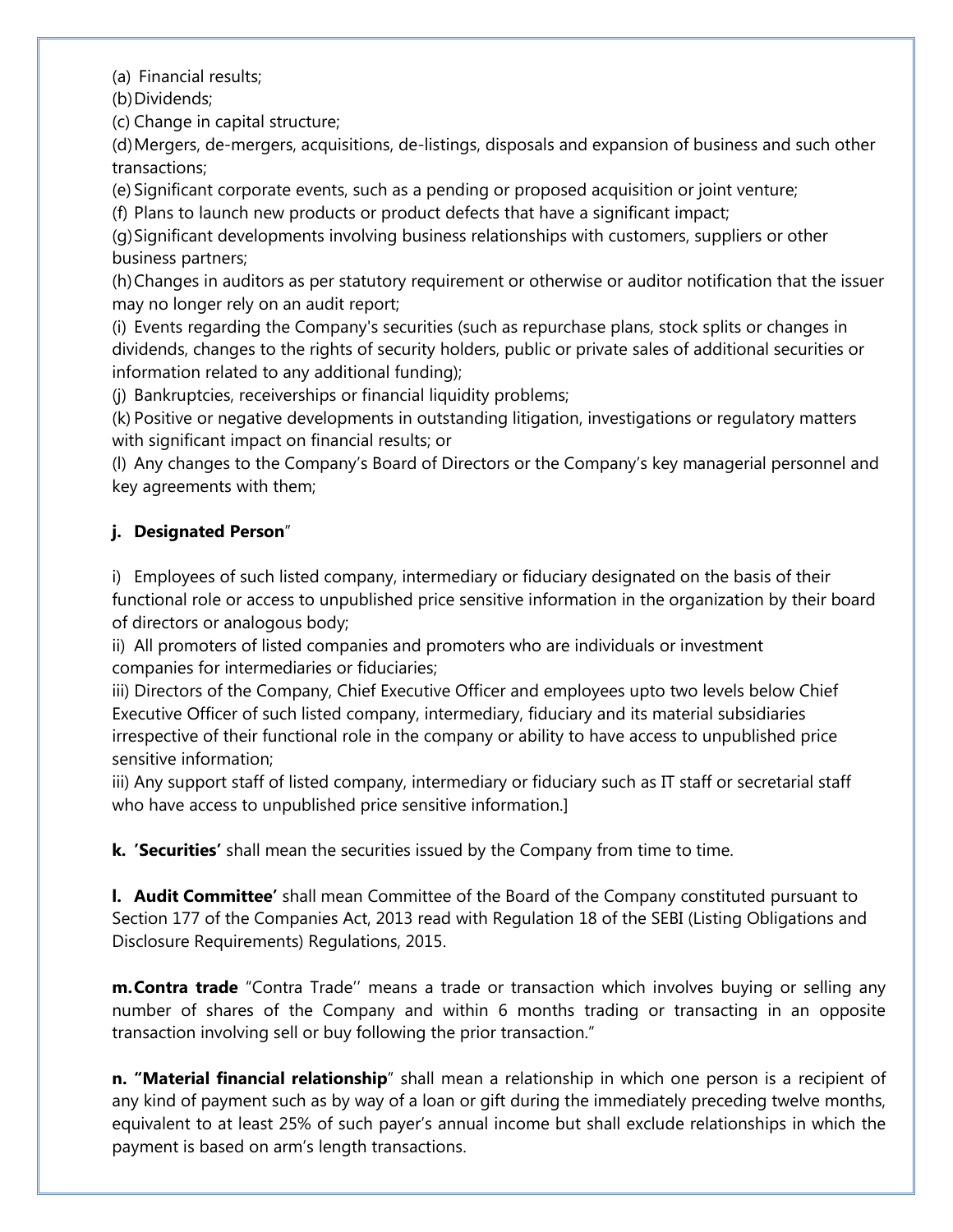**o. Legitimate purpose** "Legitimate purpose" shall include sharing of unpublished price sensitive information in the ordinary course of business by an insider with partners, collaborators, lenders, customers, suppliers, merchant bankers, legal advisors, auditors, insolvency professionals or other advisors or consultants, provided that such sharing has not been carried out to evade or circumvent the prohibitions of these regulations

**p. 'SEBI'** means Securities and Exchange Board of India.

**q. 'Leak of UPSI'** shall refer to such act / circumstance(s) by virtue of which an UPSI is made available or becomes available, by any means or mode to any person, association, body, firm, agency, society, entity or to a group thereof, whether registered or otherwise before its official publication or announcement or formal circulation in public domain and which shall also include any purported attempt thereof.

**r. Regulations**' means the SEBI (Prohibition of Insider Trading) Regulations, 2015

**s.** Other terms not specifically defined here shall have the same meaning as assigned under the SEBI (Prohibition of Insider Trading) Regulations, 2015, Securities and Exchange Board of India Act, 1992, the Securities Contracts (Regulation) Act, 1956, the Depositories Act, 1996 or the Companies Act, 2013 and rules and regulations made there under shall have the meanings respectively assigned to them in those legislations.

# **I (a) Prohibition on communicating or procuring UPSI**

An Insider shall not –

- i. communicate, provide, or allow access to any UPSI, relating to the Company or its securities, to any person including other Insiders, except to the extent allowed by these Code or SEBI Regulations; or
- ii. procure from or cause the communication by an Insider of UPSI, relating to the Company or its securities.

Provided that nothing contained above shall be applicable when an UPSI is communicated, provided, allowed access to or procured:

- i. in furtherance of legitimate purposes, performance of duties or discharge of legal obligations pursuant to appropriate notice, confidentiality and non-disclosure agreements being executed; or
- ii. entail an obligation to make an open offer under the SEBI takeover regulations where the Board of Directors of a company is of informed opinion that the proposed transaction is in the best interests of the company;
- iii. not attract the obligation to make an open offer under the SEBI takeover regulations but where the Board of Directors of a company is of informed opinion that the proposed transaction is in the best interests of the company and the information that constitute UPSI is disseminated to be made Generally Available at least two trading days prior to the proposed transaction being effected in such form as the Board of Directors may determine.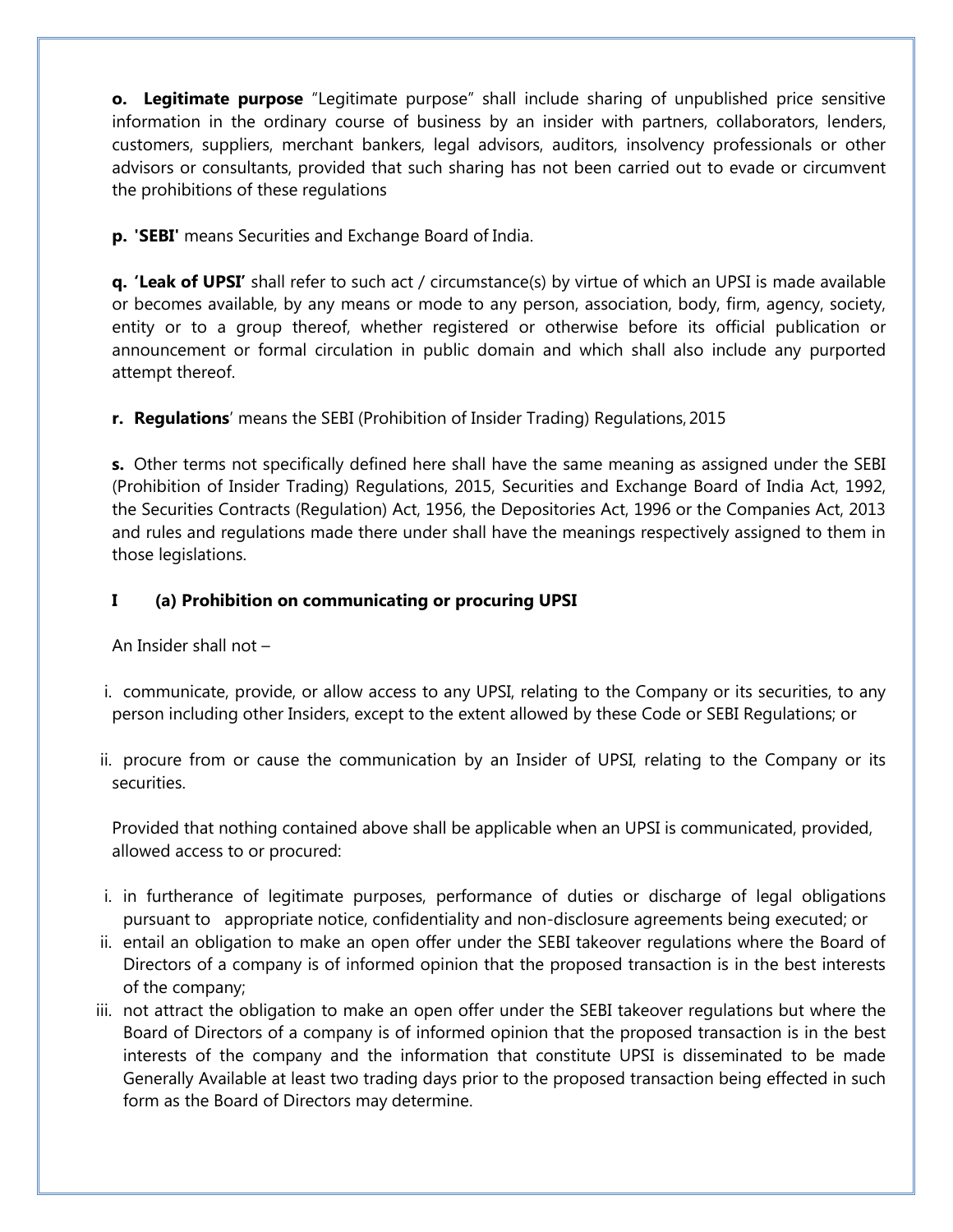iv. within a group of persons if such persons have been identified and secluded within a "chinese wall" or information barrier by the Compliance Officer from the rest of the Company for a particular purpose or for a specified period of time in furtherance of legitimate purposes, performance of duties or discharge of legal obligations, and are subjected to, among other conditions, additional confidentiality obligations, information barriers designed to prevent exchanges of UPSI outside the "chinese wall", and the execution of an undertaking by such persons to abstain and / or forego Trading during such seclusion or till the UPSI no longer constitutes UPSI and has become generally available.

# **(b) Prohibition on Insider Trading**

An Insider shall not, directly or indirectly, –

- i. Trade in securities of the Company that are listed or proposed to be listed when in possession of UPSI;
- ii. Trade in securities of the Company except when the Trading Window is open and the Insider is not in possession of UPSI.
- iii. provide advise/ tips to any third party on trading in Company's securities while in possession of UPSI and An insider who has ceased to be associated with the Company shall not, for a period of six months from date of such cessation, directly or indirectly trade in the Company's Securities while in possession of UPSI.

Trading in Securities of other companies. No Insider may, while in possession of unpublished price sensitive information about any other public company gained in the course of employment with the Company, (a) trade in the securities of the other public company, (b) "tip" or disclose such material non-public information concerning that company to anyone, or (c) give trading advice of any kind to anyone concerning the other public company.

No Insider may take positions in derivative transactions in the securities of the Company at any time.

The restriction in (b) (i) above may not apply to:

(a) a transaction that is an off-market inter-se transfer between Insiders who were in possession of the same UPSI without being in breach of these Code and both parties had made a conscious and informed trade decision; Provided that such off-market trades shall be reported by the insiders to the

company within two working days. company shall notify the particulars of such trades to the stock exchange within two trading days from receipt of the disclosure or from becoming aware of such information.;

(b)Trades pursuant to a Trading Plan set up in accordance with these Code and SEBI Regulations.

When a person has traded in securities while in possession of unpublished price sensitive information, his trades would be presumed to have been motivated by the knowledge and awareness of such information in his possession.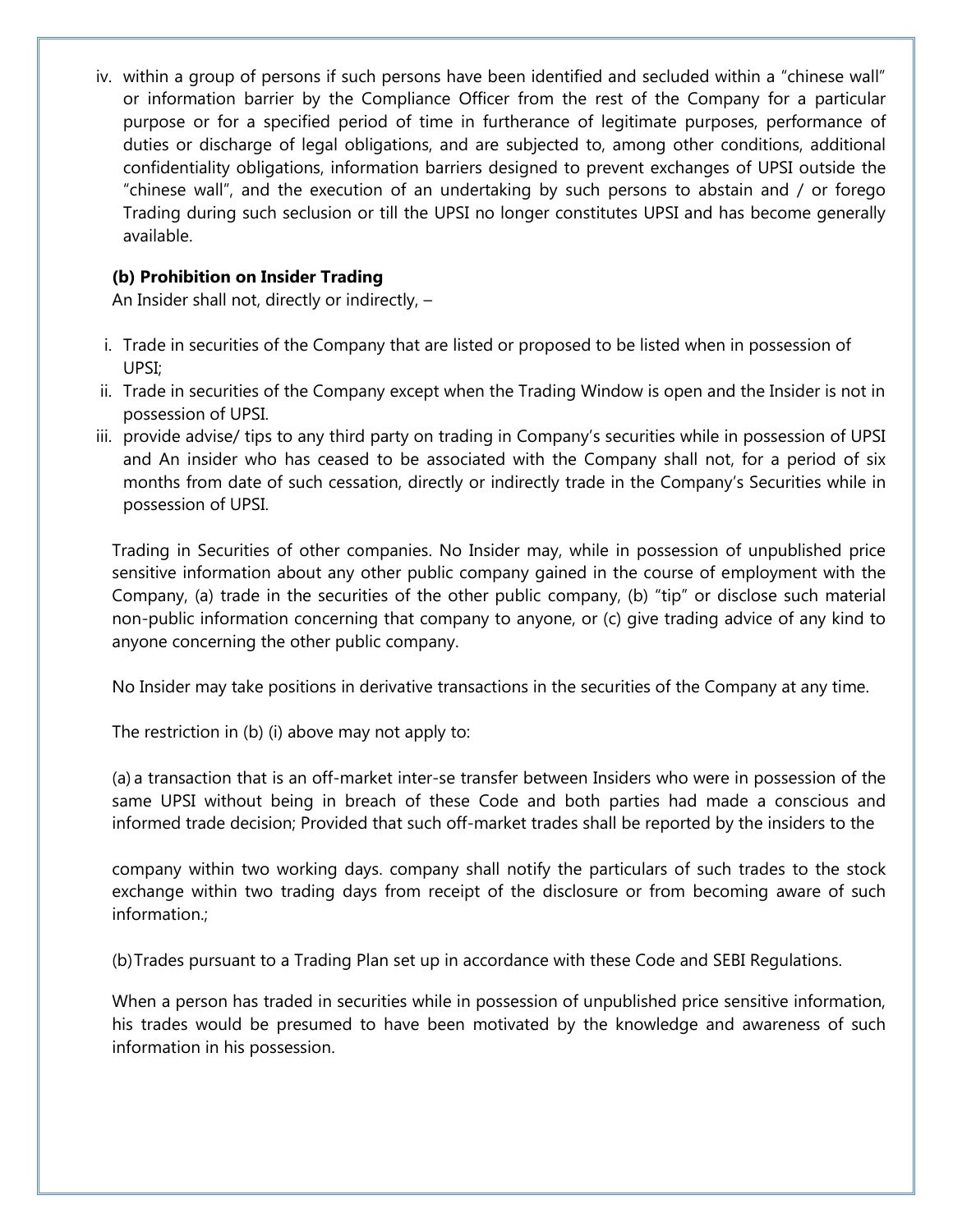# **II. Code**

# **1. Reporting**

The Board of Directors of the Company has appointed the Company Secretary as the Compliance Officer who is the officer responsible for implementation and monitoring of this Code.

The Compliance Officer shall set forth the policies, procedures, monitor & ensure adherence to the rules for the preservation of UPSI, pre-clear the trades in the Securities of the Company of the Designated Persons and their Immediate Relatives, monitoring of their trades and maintenance of records of such trades.

The Compliance Officer shall report to the Board of Directors ("**Board**") and in particular, shall provide reports to the Chairman of the Board or Chairman of Audit Committee, at such frequency as may be stipulated by the Board all the details of the Trading in the Securities of the Company by Designated Persons and their Immediate Relatives including any violations of the Rules.

# **2. Information on a need to know basis & Chinese Wall procedures**

All information shall be handled within the organisation on a need-to-know basis and no unpublished price sensitive information shall be communicated to any person except in furtherance of the insider's legitimate purposes, performance of duties or discharge of his/her legal obligations.

The Designated Persons shall maintain the confidentiality of all UPSI, to the extent available with them. They shall not pass on such information to any person directly or indirectly whether by way of making a recommendation for the purchase or sale of Securities or otherwise.

The Designated Persons shall follow the procedure prescribed under the Regulations (given below for ease of reference) when dealing with UPSI:

# **Norms for appropriate Chinese Walls procedures & processes will be as under:**

i. To prevent the misuse of confidential information, the Company shall separate those areas of the Company which routinely have access to confidential information, considered "**inside areas**" from those areas which deal with sale/ marketing or other departments providing support services, considered "**public areas**".

ii. The employees in the inside area shall not communicate any price sensitive information to any one in public area.

iii. The employees in inside area may be physically segregated from employees in public area.

iv. Demarcation of the various departments as inside area may be implemented by the Company.

v. In exceptional circumstances employees from the public areas may be brought "over the wall" and given confidential information on the basis of "need to know" criteria, under intimation to the Compliance Officer.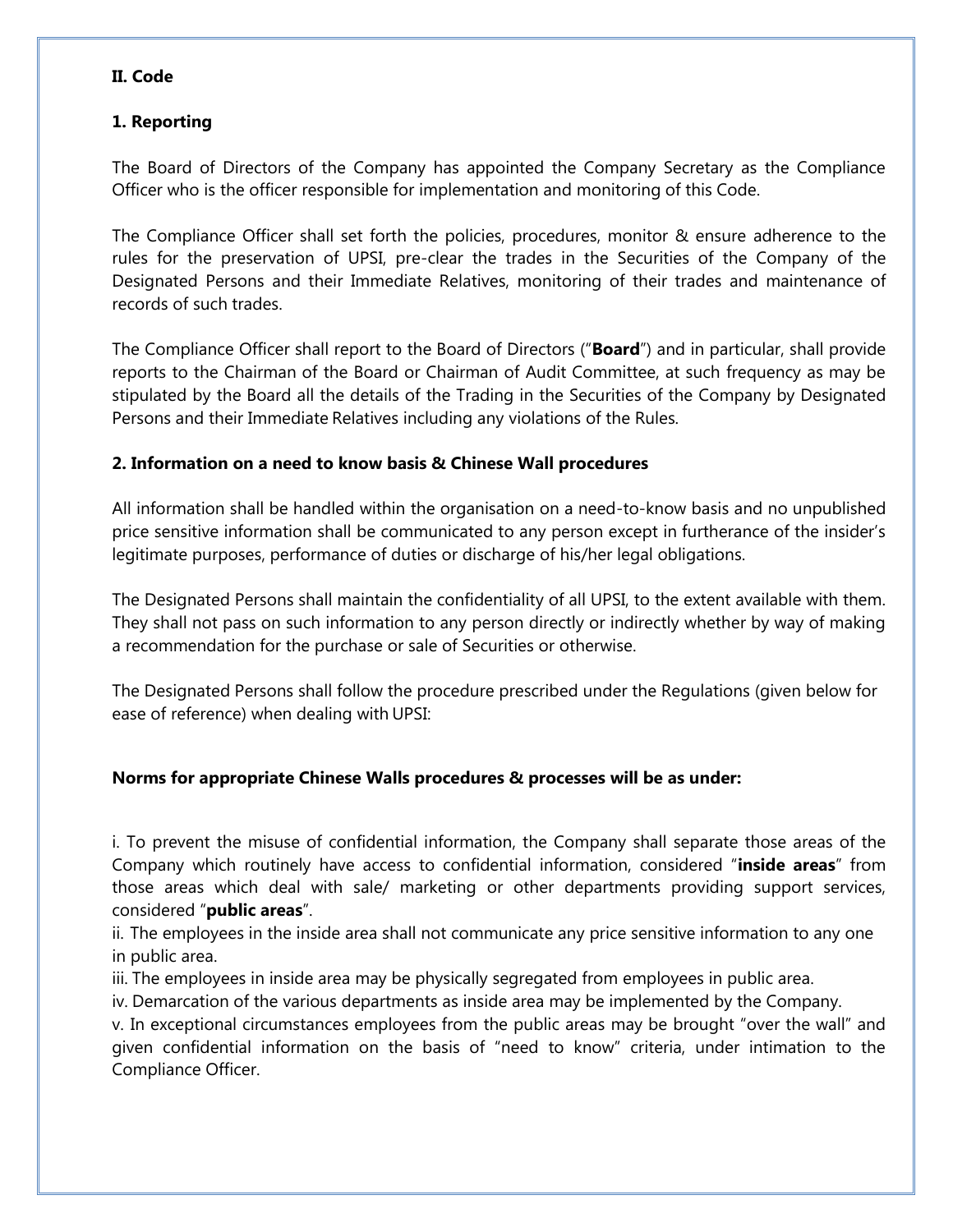#### **3. Designated Persons**

Employees and connected persons designated on the basis of their functional role ("**Designated Persons**") in the Company shall be governed by an internal code of conduct governing dealing in securities. The Chairman of the Board shall in consultation with the Compliance Officer specify designated persons to be covered by such Code on the basis of their role and function in the organisation.

Designated Persons are prohibited from creating a pledge on the Securities of the Company held by them while in possession of UPSI. Creation or invocation of pledge is not allowed during 'Trading Window Closure Period'. However, the pledgor or pledgee may demonstrate that the creation of pledge or invocation of pledge was bona fide and prove theirinnocence.

Exercise of Stock Options shall not be considered to be "Trading" except for the purpose of disclosures of trading by the Insiders and hence the restriction relating to execution of contra trade for six months shall not apply to the shares arising out of exercise of stock options. However, other provisions of the Regulations and this Code shall apply to the sale of Securities so acquired by way of exercise of Stock Options.

## **Trading window**

4. Compliance Officer may specify 'Trading Window Closure Period' (means the period when trading window is closed for the Company's Securities) from time to time and make an announcement thereof to the stock exchanges on which the Securities of the Company are listed.

The Compliance Officer shall notify a 'trading window' during which the Designated Persons may Trade in the Company's securities after securing pre-clearance from the Compliance Officer in accordance with these Code. The competent authority for pre-clearing the Trade of Compliance Officer shall be Board.

Designated persons may execute trades subject to compliance with these Regulations. Towards this end, a notional trading window shall be used as an instrument for monitoring trading by the designated persons. The trading window shall be closed when the Compliance Officer determines that a designated person or class of designated persons can reasonably be expected to have possession of unpublished price sensitive information. Designated persons and their immediate relatives shall not trade in securities when the trading window is closed. Compliance Officer shall ensure that Trading Window Closure Period is promptly intimated to the Designated Persons through the mechanism of adding the Securities of the Company to the 'Restricted List'. Compliance Officer shall assist the Designated Persons in addressing any clarifications regarding the Regulations and this Code.

5. The trading window for the Company's Securities shall be closed during the time any UPSI remains unpublished. The timing for re-opening of the trading window shall be determined by the Compliance Officer taking into account various factors including the unpublished price sensitive information in question becoming generally available and being capable of assimilation by the market, which in any event shall not be earlier than forty-eight hours after the information becomes generally available. The trading window shall also be applicable to any person having contractual or fiduciary relation with the Company, such as auditors, accountancy firms, law firms, analysts, consultants, etc., assisting or advising the Company.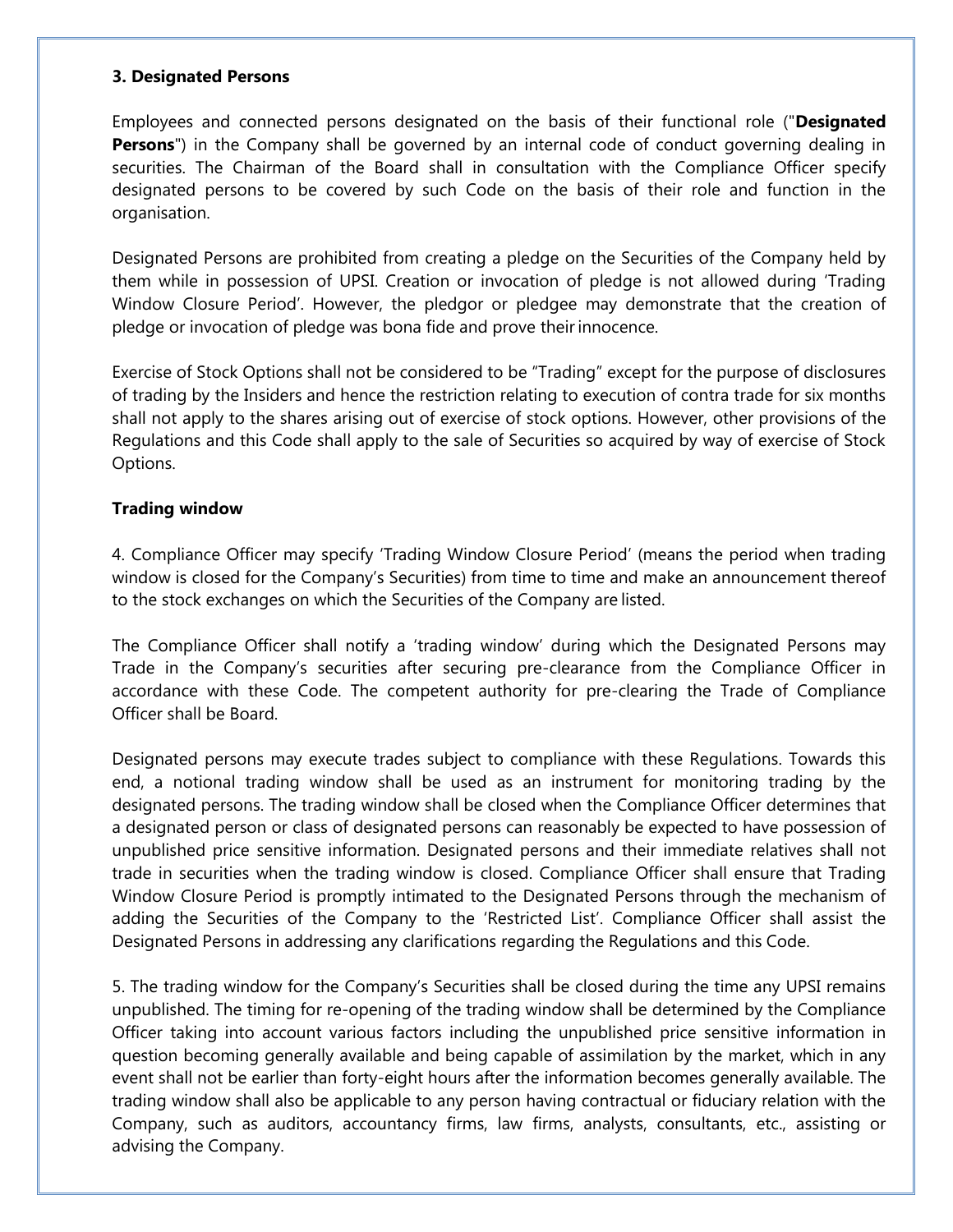6. The trading window shall generally be closed for all Insiders between the twentieth day prior to the last day of any financial period for which results are required to be announced by the Company and the second trading day after disclosure of such financial results. In compliance with Regulation 5(2)(ii) of Securities and Exchange Board of India (Prohibition of Insider Trading) Regulations, 2015.

And as per provision of Clause 4 of the Schedule B (wherein compliance officer determines that a designated person or class of designated persons can reasonably be expected to have possession of unpublished price sensitive information). In any case, the trading restriction period commence not later than end of every quarter till 48 hours after the declaration of financial results.

# **Maintenance of Records**

The Compliance Officer shall maintain records of:

**(i)** an updated list of Designated Persons & any changes made to the list of the Designated Persons mentioned at serial in the definition of "Designated Persons".

**(ii)** all records of disclosures and pre-clearance applications and undertakings received from the Designated Persons and on behalf of their Immediate Relatives for a period of five years.

**(iii)** Trading Window Closure Period specified from time to time.

**(iv)** a confidential list of any 'restricted securities' to which the Compliance Officer may require Designated Persons to seek pre-clearance before Trading in such 'restricted securities'.

## **Limited access to UPSI**

Files containing UPSI shall be kept secure. Computer files must have adequate security of login and password. Files containing confidential information should be deleted/destroyed after its use. Shredder should be used for the destruction of physical files.

## **Pre-clearance & trades**

All Designated Persons and their Immediate Relatives who intend to Trade in the Securities of the Company shall pre-clear the Trades as per the pre- clearance procedure described hereunder. Same process shall be followed in case Designated Persons and their Immediate Relatives intend to pledge the Securities of the Company. The Designated Persons and their Immediate Relatives shall not apply for pre-clearance of any trade if they are in possession of UPSI even during the Free Period.( Free Period means any period other than the Trading Window Closure Period.)

Application-cum-undertaking for pre-clearance (**Annexure-I**) shall be made to the Compliance Officer. The Compliance Officer shall retain records of all applications and approvals.

6. When the trading window is open, trading by designated persons shall be subject to pre-clearance by the Compliance Officer, if the value of the proposed trade(s) is above a minimum threshold limit of Rs.10,00,000/- (Rupees Ten Lakh) in value over any calendar quarter. No designated person shall apply for pre-clearance of any proposed trade if such designated person is in possession of unpublished price sensitive information even if the trading window is not closed.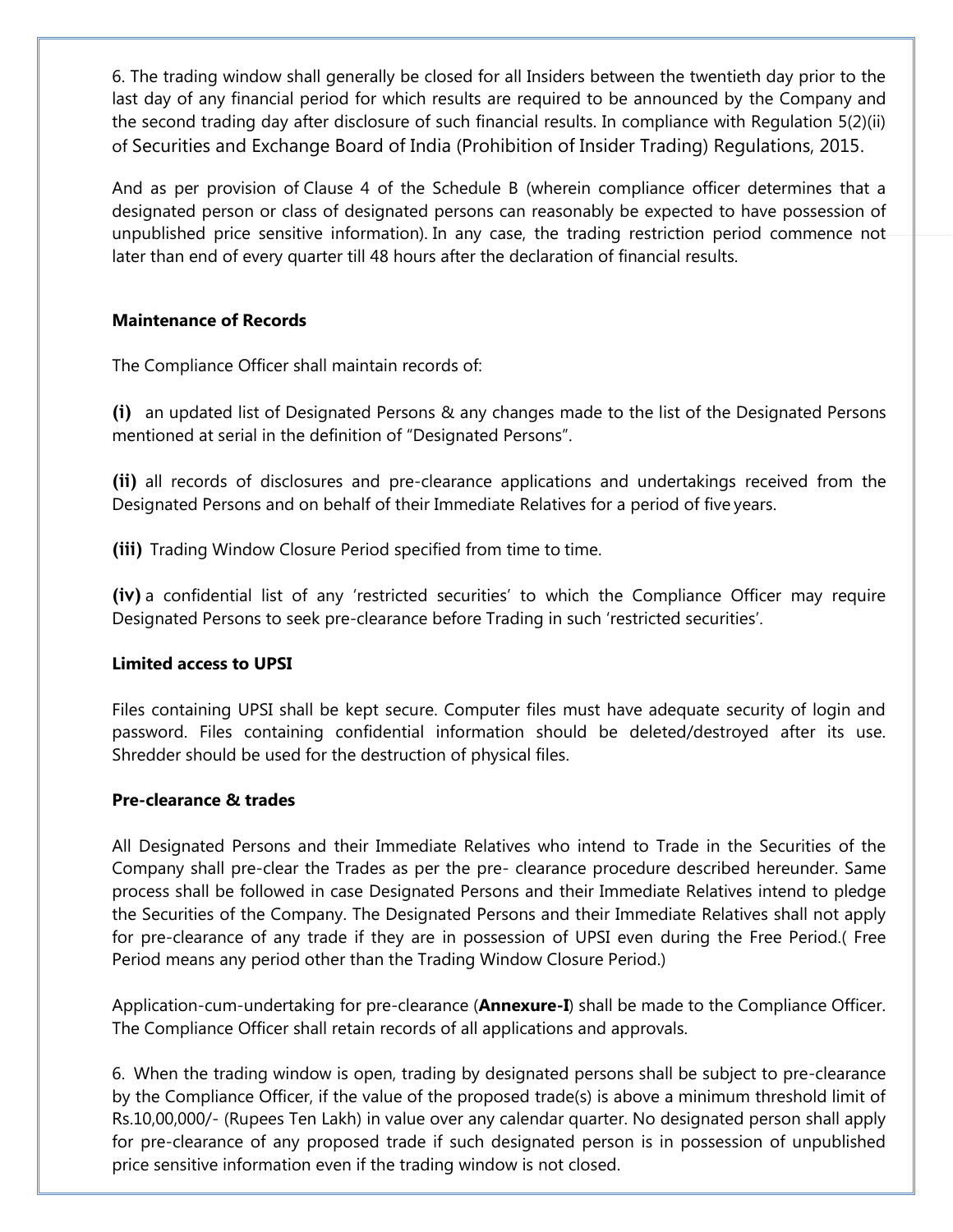7. The Compliance Officer shall confidentially maintain a list as a "restricted list" as may be specified in the SEBI regulations which shall be used as the basis for approving or rejecting applications for preclearance of trades.

8. Prior to approving any trades, the Compliance Officer shall be entitled to seek declarations to the effect that the applicant for pre-clearance is not in possession of any unpublished price sensitive information. He shall also have regard to whether any such declaration is reasonably capable of being rendered inaccurate.

9. Order in respect of securities shall be executed within seven (7) trading days after approval is granted by the Compliance Officer, failing which fresh pre-clearance would be needed for the trades to be executed.

10. The Designated Person shall, within two days of the execution of the Trade, submit the details of such Trade to the Compliance Officer as per form C. In case the transaction is not undertaken, a report to that effect shall be filed in the said form.

11. A designated person who is permitted to trade shall not execute a contra trade within a period of six (6) months following the prior transaction. Relaxation may be given from strict application of such restriction for reasons to be recorded in writing provided that such relaxation does not violate these Regulations. In the event, any such contra trade is executed, inadvertently or otherwise, in violation of

such a restriction, the profits from such trade shall be liable to be disgorged for remittance to SEBI for credit to the Investor Protection and Education Fund administered by SEBI under the Act.

12. Further, all Designated Persons and their Immediate Relatives are prohibited to enter into derivative contracts, if any, in the Securities of the Company.

# **Some of the examples of do ability of trades are provided below for the ease of understanding of what trading can and cannot be done**

(i) If a Designated Person has sold any Securities, he can subscribe and exercise Stock Options at any time after such sale, without attracting contra trade restrictions as described in Other restrictions contained herein.

(ii) Where a Designated Person acquires Securities by exercise of Stock Options and subsequently sells/pledges those Securities, such sale shall not be considered as a contra trade within the meaning of this Code and the Regulations.

(iii) Where a Designated Person who has purchased the Securities (say on August 01, 2015), acquires Securities later by way of exercise of Stock Options (say on September 01, 2015) and subsequently sells/pledges (say on October 01, 2015) the Securities so acquired by way of exercise of Stock Options, the sale will not be considered a contra trade. However, such Designated Person will not be able to sell the Securities purchased on August 01, 2015 during the period of six months from August 01, 2015.

(iv) Where a Designated Person who has sold Securities (say on August 01, 2015), acquires Securities later by way of exercise of Stock Options (say on September 01, 2015) the acquisition of Securities by way of exercise of Stock Options shall not be a contra trade.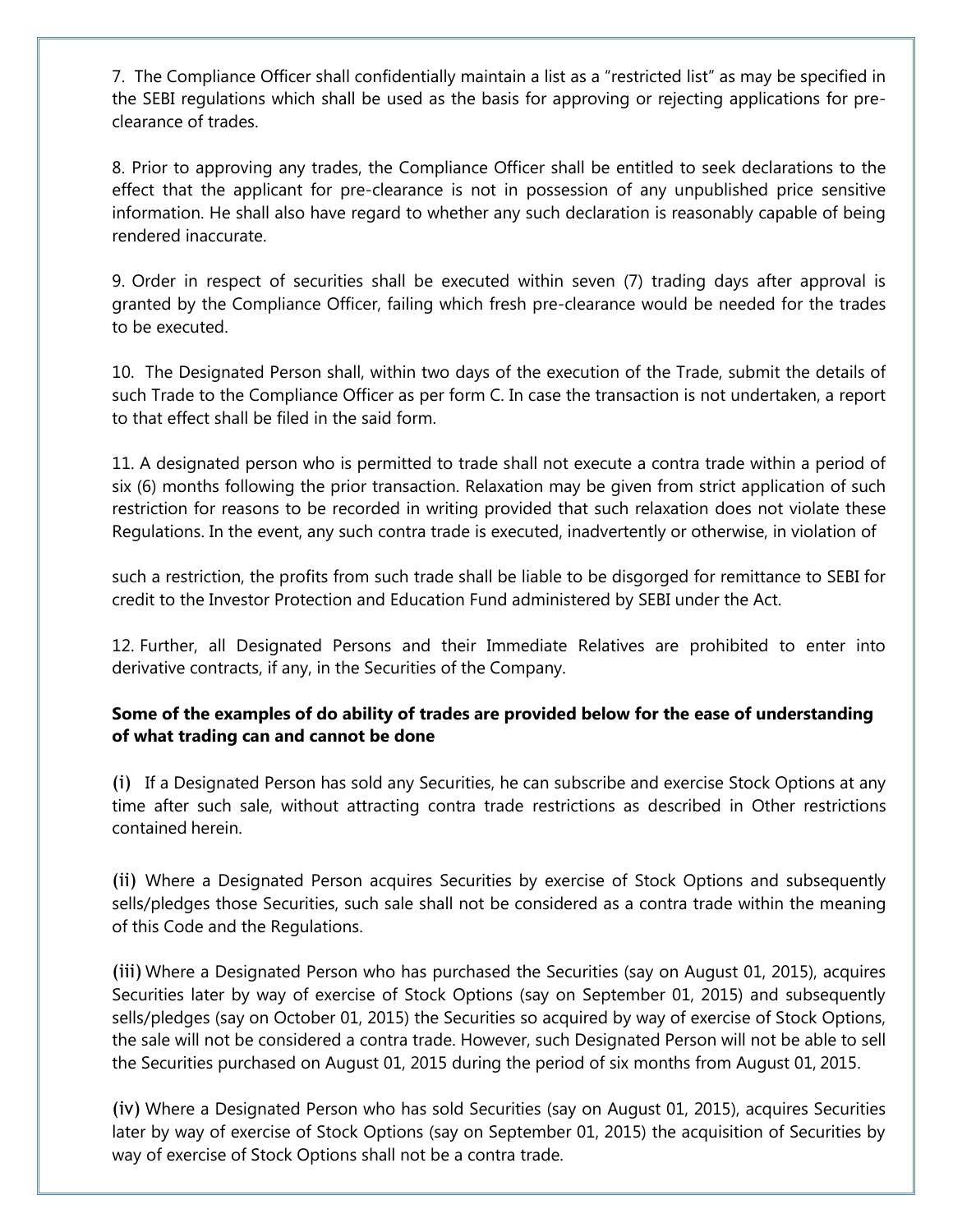Further, such Designated Person can sell/pledge Securities so acquired at any time without attracting contra trade restrictions. Such Designated Person, however, will not be able to purchase further Securities (other than by way of exercise of Stock Options) during the period of six months from August 01, 2015 when he/she had sold Securities.

The 'contra-trade' restrictions as described under Clause 4.2 hereafter shall not apply to buy back offers, open offers, rights issues, FPOs, bonus, etc. if any, in the Securities of the Company.

# **13. Trading Plans**

An Insider (as defined in the Regulations) shall be entitled to formulate a Trading Plan and present it to the Compliance Officer for approval and public disclosure as required under the Regulations. The trades may be carried out on behalf of such Insider in accordance with such plan as permitted under the Regulations.

Such Trading Plan shall:–

i. not entail commencement of trading on behalf of the Insider earlier than six months from the public disclosure of the Plan;

ii. not entail trading for the period between the twentieth trading day prior to the last day of any financial period for which results are required to be announced by the Company and the second trading day after the disclosure of such financial results;

iii. entail trading for a period of not less than twelve months;

iv. not entail overlap of any period for which another Trading Plan is already in existence;

v. set out either the value of trades to be effected or the number of Securities of the Company to be traded along with the nature of the trades and the intervals at, or dates on which such trades shall be effected; and

vi. not entail trading in Securities of the Company for market abuse.

Designated person shall not exercise any influence over the amount of securities to be traded, the price at which they are to be traded, or the date of the trade. Designated person may delegate discretionary authority to his/her broker, but in no event Designated person may consult with the broker regarding executing transactions, or otherwise disclose information to the broker concerning the Company that might influence the execution of transactions, under the Trading Plan after it commences.

The Compliance Officer shall review the Trading Plan to assess whether the Plan would have any potential for violation of the Regulations and shall be entitled to seek such express undertakings as may be necessary to enable such assessment and to approve and monitor the implementation of the Plan.

Provided that pre-clearance of trades shall not be required for a trade executed as per an approved trading plan.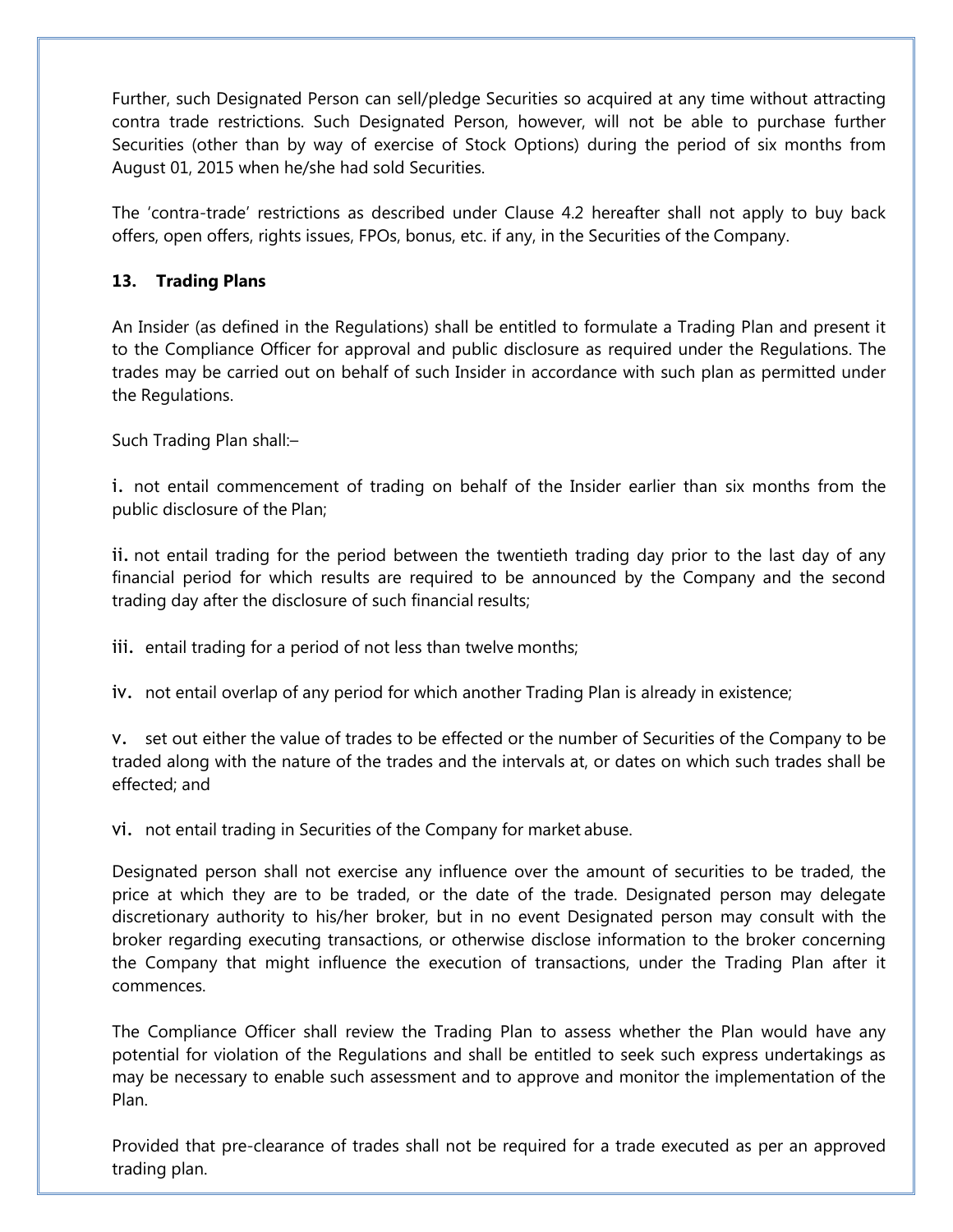Provided further that trading window norms and restrictions on contra trade shall not be applicable for trades carried out in accordance with an approved trading plan.

The Trading Plan once approved shall be irrevocable and the concerned Insider shall mandatorily have to implement the Plan, without being entitled to either deviate from it or to execute any trade in the Securities outside the scope of the Trading Plan. However, the implementation of the Trading Plan shall not be commenced, if at the time of formulation of the plan, the Designated Person is in possession of UPSI and the said information has not become generally available at the time of the commencement of implementation. The commencement of the Trading Plan shall be deferred until such UPSI becomes generally available information.

Any trading opted by a person under Trading Plan can be done only to the extent and in the manner disclosed in the plan, save and except for pledging of the Company's Securities.

Upon approval of the Trading Plan, the Compliance Officer shall notify the plan to the Stock Exchanges on which the Securities of the Company are listed.

## **13. Disclosure Responsibilities & formats**

The disclosures to be made by any person under this Clause shall include those relating to trading by such person's Immediate Relatives, and by any other person for whom such person takes trading decisions.

#### **A. Initial Disclosures of holdings**

The promoter(s)/Members of Promoter Group, key managerial personnel and director of the Company and each of their Immediate Relatives shall disclose (**Form A**) his holding of securities of the Company as on the date of these Regulations taking effect, to the Company within thirty (30) days of these Regulations taking effect;

Every person on appointment as a key managerial personnel or a director of the Company or upon becoming a promoter/ Members of Promoter Group shall disclose (**Form B**) his holding of securities of the Company as on the date of appointment or becoming a promoter, to the Company within seven (7) days of such appointment or becoming a promoter.

Every Designated person shall disclose details like Permanent Account Number, names of educational institutions from which they have graduated and names of their past employers.

## **B. Continual Disclosures of trades**

Every Designated person shall disclose names and Permanent Account Number or any other identifier authorized by law of the following persons to the company on an annual basis and as and when the information changes:

- a1. Immediate relatives
- a2. persons with whom such designated person(s) shares a material financial relationship
- a3. Phone and mobile numbers which are used by them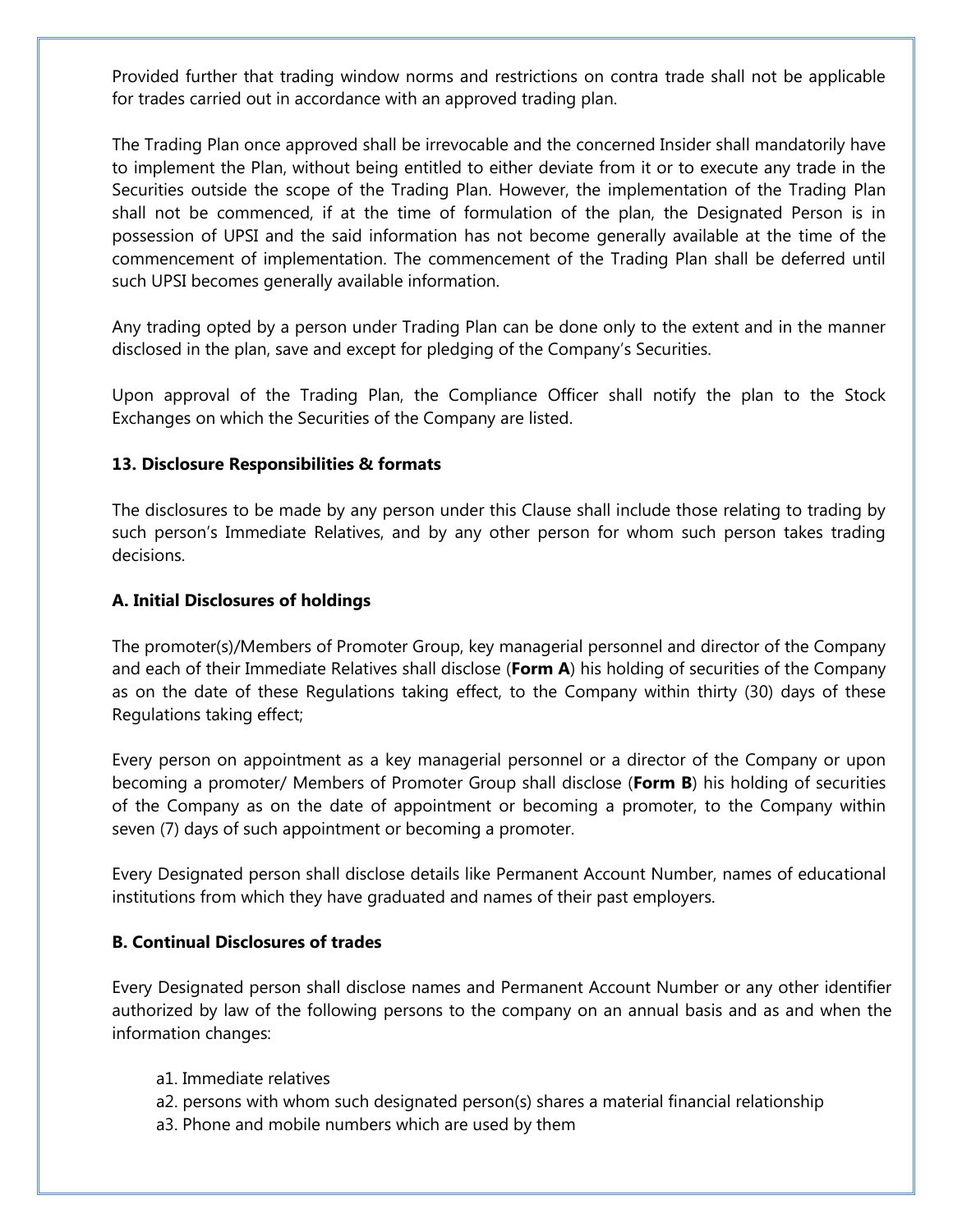The Designated Person shall, within two days of the execution of the Trade, submit the details of such Trade to the Compliance Officer as per (**Form C 1**). In case the transaction is not undertaken, a report to that effect shall be filed in the said form.

Promoter(s), member of the promoter group, designated person, and director of the Company shall disclose to the Company (**Form C 2**) the number of such securities acquired or disposed of within two (2) trading days of such transaction if the value of the securities traded, whether in one transaction or a series of transactions over any calendar quarter, aggregates to a traded value in excess of Rs. 10,00,000/- (Rupees Ten lakh) or such other value as may be specified;

For the purpose of calculation of threshold for disclosures relating to pledge, the market value of the Company's Securities on the date of pledge/revocation of pledge transaction shall be considered. For instance, if the pledgor has availed a loan of Rs 10 Lakh against which he has pledged Securities worth Rs 15 Lakh, the value of transaction for the purpose of disclosure would be considered as Rs 15 Lakh.

The disclosure shall be made within two working days of:

- i. the receipt of intimation of allotment of shares, or
- ii. the acquisition or sale of shares or voting rights, as the case may be.

The Company shall within a period of two (2) working days from the date of receipt of such disclosures, inform the Stock Exchanges particulars of such trading. (**Form D**)

# **C. Other formats / disclosures, to monitor compliance with these Regulations would be as under:**

- Application-cum-undertaking for pre-clearance (**Annexure-I**)
- All Designated Persons must make an annual disclosure of the number of Securities of the company held as on 31st March each year by them in (**Form E**) including details of purchase / sale of Securities of the Company during the financial year to the Compliance Officer. This disclosure must be made within 30 (thirty) days from the close of each financial year.

## **D. Disclosure by other Connected Persons**

The Compliance Officer may, at his discretion, require any other connected persons or class of connected persons to make disclosures of holdings and trading in Securities of the Company in such form (FORM F) and at such frequency as may be determined by the Compliance Officer in order to monitor compliance with this Code and the Regulations.

# **12. Penalty for contravention of Code of Conduct**

Any Designated Person contravening the Code will be liable to penalty and appropriate disciplinary action including remuneration freeze, suspension, dismissal etc. as may be decided by the Chairman of the Board in consultation with the Compliance Officer.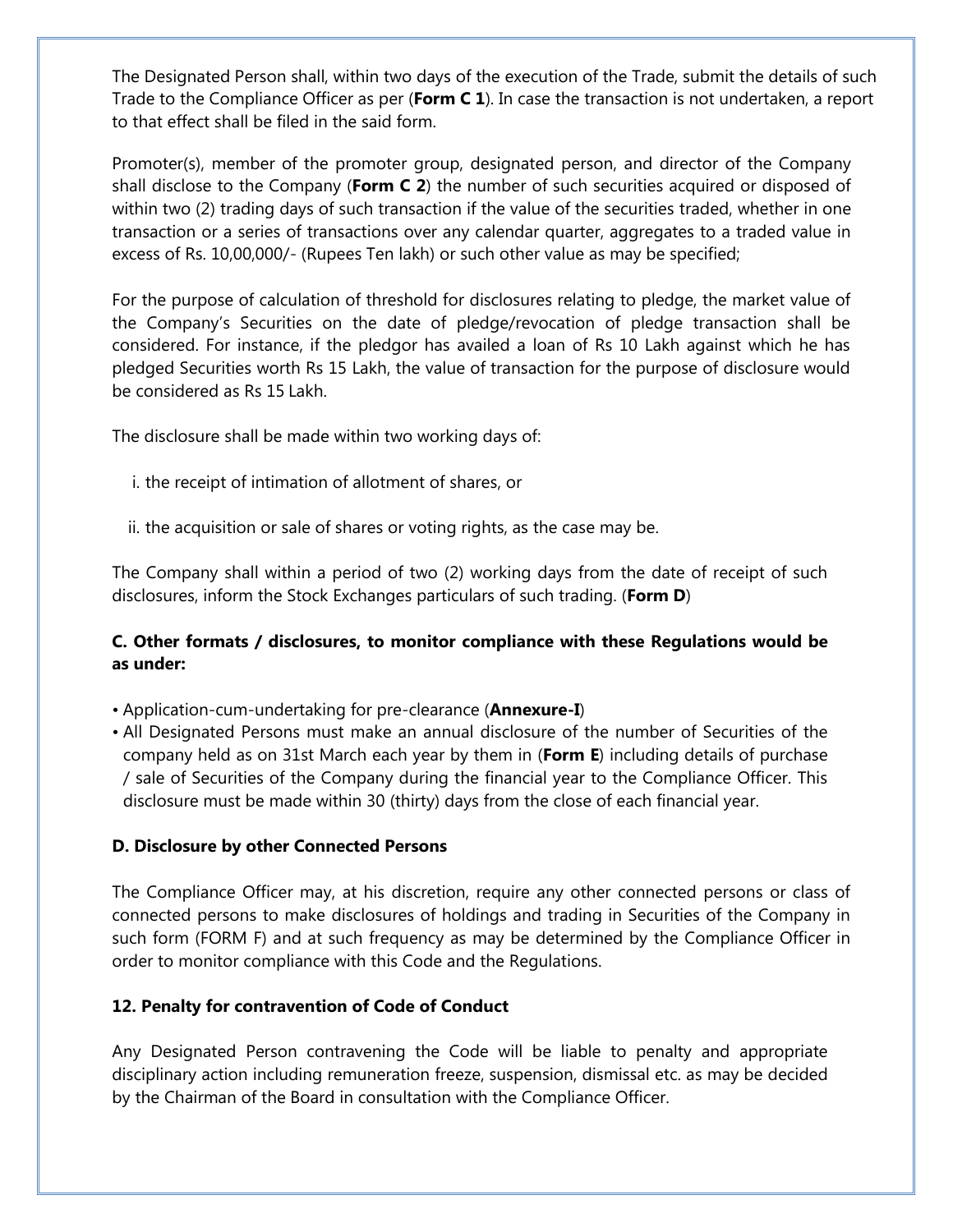# **13. Applicability of the Code to certain persons**

The Regulations apply to certain persons who by being in any contractual, fiduciary or employment relationship or holding any position including a professional or business relationship with the Company whether temporary or permanent have access, directly or indirectly, to unpublished price sensitive information or are reasonably expected to allow such access. They are advised to adhere to the Regulations strictly. In case it is observed by such persons required to formulate a code of conduct under sub-regulation (1) and sub-regulation (2) of regulation 9, that there has been a violation of these Regulations, they shall inform SEBI promptly, with a copy to the Company.

This Code is subject to review from time to time.

# **14. Miscellaneous**

- 1) The Board of Directors shall be empowered to amend, modify, and interpret these Rules and such Rules shall be effective from such date that the Board may notify in this behalf.
- 2) The Company shall require all Connected Persons to formulate and adhere to a code of conduct to achieve compliance with these Rules. In case such persons observe that there has been a violation of these Rules, then they shall inform the Board of Directors of the Company promptly.
- 3) Any suspected violation of leak of unpublished price sensitive information or violation of this policy can be reported under whistle blower policy
- 4) It is the responsibility of the Connected Person to ensure compliance with the Code of Conduct.
- 5) The policy and procedure for inquiry in case of leak of unpublished price sensitive information or suspected leak of unpublished price sensitive information is enclosed and forms integral part of this policy.

The Company is committed to continuously reviewing and updating its policies, and the Company therefore reserves the right to amend this Policy at any time, for any reason, subject to applicable law.

These Rules are subject to the applicable prevailing law in relation to prevention of Insider Trading and if there is any inconsistency between any of the provisions of these Rules and applicable law, the applicable law shall prevail.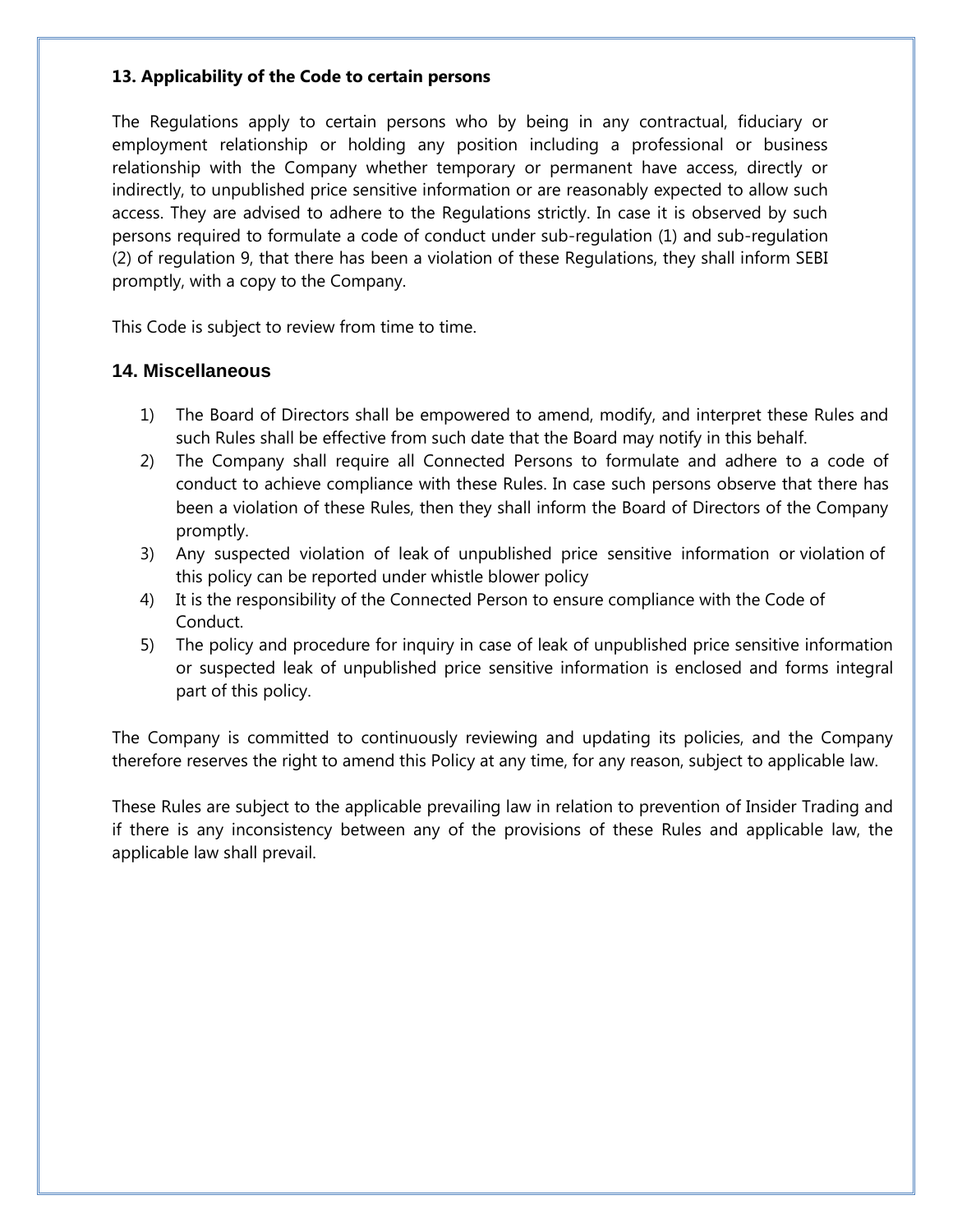| <b>Forms</b>         | <b>Particulars</b>                                                                          | <b>Compliance &amp; time line</b>                                                                                                                                                                                                                                                              |
|----------------------|---------------------------------------------------------------------------------------------|------------------------------------------------------------------------------------------------------------------------------------------------------------------------------------------------------------------------------------------------------------------------------------------------|
|                      |                                                                                             | <b>Disclosure Forms</b>                                                                                                                                                                                                                                                                        |
| Form A               | <b>First Disclosure</b>                                                                     | First Disclosure after the Code is adopted.                                                                                                                                                                                                                                                    |
| Form B               | <b>Initial Disclosure</b>                                                                   | Disclose within 7 days of appointment as a Key<br>Managerial Personnel/ director or becoming a promoter                                                                                                                                                                                        |
| Form C-1             | <b>Disclosure of</b><br>Transaction /<br><b>Reporting of Trades</b><br>by Designated Person | Disclose within 2 trading days of transaction / trading in<br>securities of the Company                                                                                                                                                                                                        |
| Form C-2             | <b>Continual</b><br><b>Disclosures</b> of<br>trade/ dealing                                 | Disclose within 2 trading days - Every promoter(s)/<br>employee/ director is required to inform of<br>trading/dealing in securities if value of securities<br>(whether in one transaction or more transactions<br>during a calendar quarter) is more than Rs. 10,00,000/-<br>(Rupees Ten lakh) |
| Form E               | <b>Reporting Holding</b><br><b>Annually</b>                                                 | Designated Persons to report securities held as on<br>31 <sup>st</sup> March, on an annual basis by 30th April                                                                                                                                                                                 |
| Form F               | <b>Reposting By</b><br><b>Connected Person</b>                                              | Details of trading in securities by other connected<br>persons as identified by the company at such<br>frequency as Compliance Officer may determine                                                                                                                                           |
|                      |                                                                                             | <b>Internal Forms</b>                                                                                                                                                                                                                                                                          |
| <b>Annexure</b><br>I | <b>Application-cum-</b><br>undertaking for<br>pre-clearance                                 | Designated person to apply to pre-clear deal/trade<br>In the securities of the Company which in value<br>Over a calendar quarter, would exceed Rs. 10 Lakh.                                                                                                                                    |
| <b>Annexure</b><br>П | <b>Application for</b><br>waiver of minimum<br>period for Contra<br>trade                   | Apply in case of emergency (reasons recorded<br>In writing) the 6 months period to abstain from<br>contra trade may be waived by the Compliance Officer                                                                                                                                        |
|                      |                                                                                             | POLICY AND PROCEDURE FOR INQUIRY IN CASE OF LEAK OF UNPUBLISHED PRICE SENSITIVE                                                                                                                                                                                                                |

# **INFORMATION OR SUSPECTED LEAK OF UNPUBLISHED PRICE SENSITIVE INFORMATION**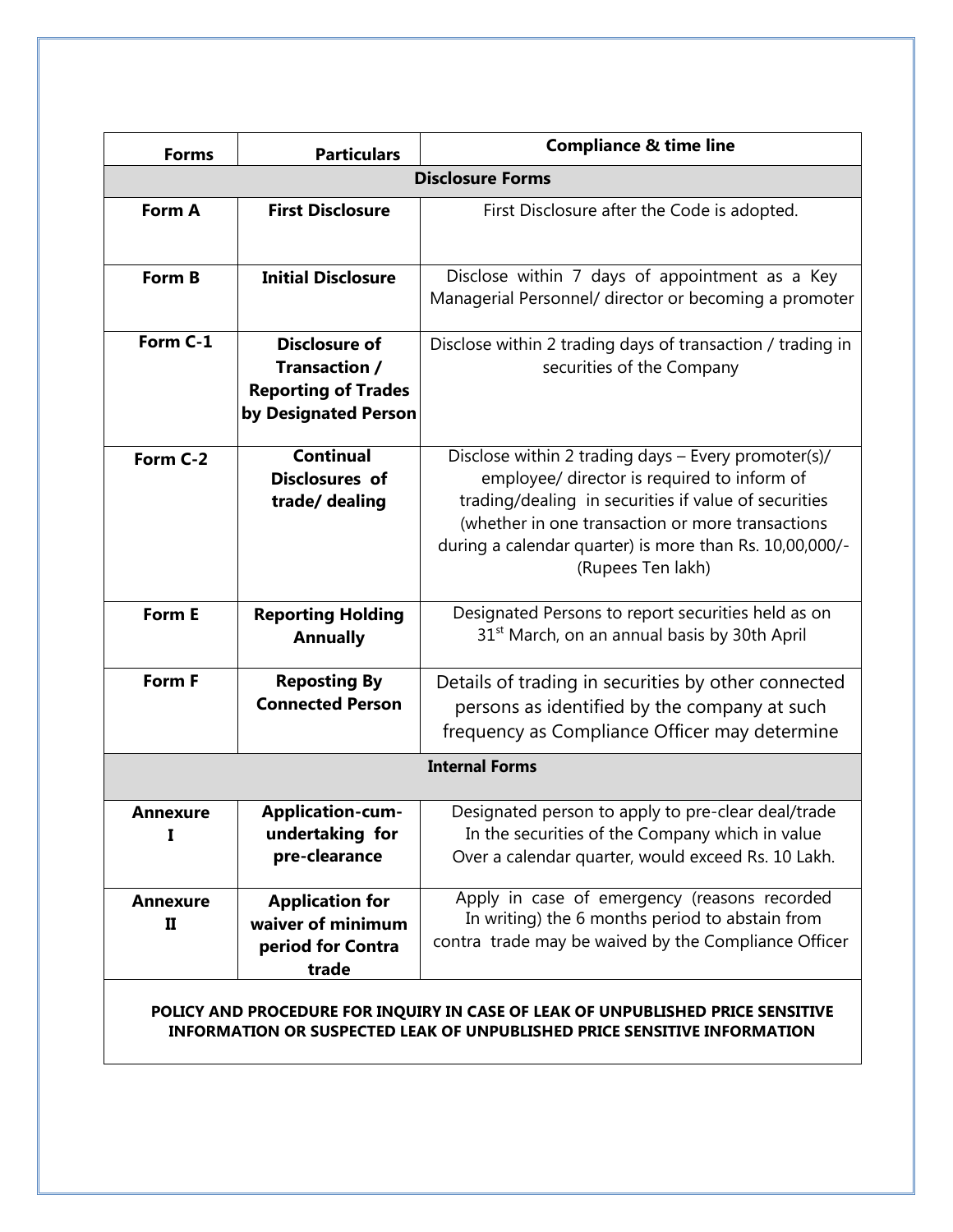#### **FORM A**

## **First/Initial Disclosure of Securities SEBI (Prohibition of Insider Trading) Regulations, 201**5 **[Regulation 7 (1) (a) read with Regulation 6 (2) – Initial disclosure to the company**] **Details of Securities held by Promoters, key Managerial Personnel (KMP), Director, and other such person as mentioned in Regulation 6 (2)**

**To, The Compliance Officer, Scan Steels Limited ISIN of the Company: INE099G01011**

I, \_\_\_\_\_\_\_\_\_\_\_\_\_\_\_, in my capacity as \_\_\_\_\_\_\_\_\_\_\_\_\_\_\_\_\_\_\_\_\_\_ of the Company hereby submit the following details of securities held in the Company as on \_\_\_\_\_\_\_\_\_\_\_\_\_ (date of becoming Specified Person).

#### **I. Details of securities held by me :**

| Name, PAN,<br><b>CIN/DIN &amp;</b><br>address with<br>contact nos. | <b>Category of Person</b><br>(Promoters/KMP<br>Directors/immediate<br>relative to/others etc) | Securities held as on the date of regulation coming into<br>force                                                  | % of<br><b>Sharehold</b><br>i-ng |   |   |  |
|--------------------------------------------------------------------|-----------------------------------------------------------------------------------------------|--------------------------------------------------------------------------------------------------------------------|----------------------------------|---|---|--|
|                                                                    |                                                                                               | <b>Type of security</b><br>(For<br>e.g. - Shares,<br>Warrants,<br><b>Convertible</b><br><b>Debentures</b><br>etc.) |                                  |   |   |  |
|                                                                    | $\overline{2}$                                                                                | 3                                                                                                                  | 4                                | 5 | 6 |  |

**Note: "**Securities" shall have the meaning as defined under regulation 2(1)(i) of SEBI (Prohibition of Insider Trading) Regulations, 2015.

#### **II. Details of securities held by dependent(s):**

| <b>Name of Relative</b> | Relationship | <b>Type of</b><br>securities | No. of<br><b>Securities</b><br>held | <b>Folio No</b> | <b>Beneficiary</b><br>A/c Client<br>ID |
|-------------------------|--------------|------------------------------|-------------------------------------|-----------------|----------------------------------------|
|                         |              |                              |                                     |                 |                                        |
|                         |              |                              |                                     |                 |                                        |

| Name:<br><b>Designation:</b> |  |
|------------------------------|--|
| Date:                        |  |
| Place:                       |  |

| Date: | Signature: |
|-------|------------|
|-------|------------|

\* This form is required to be submitted within 30 days from adoption of the Code.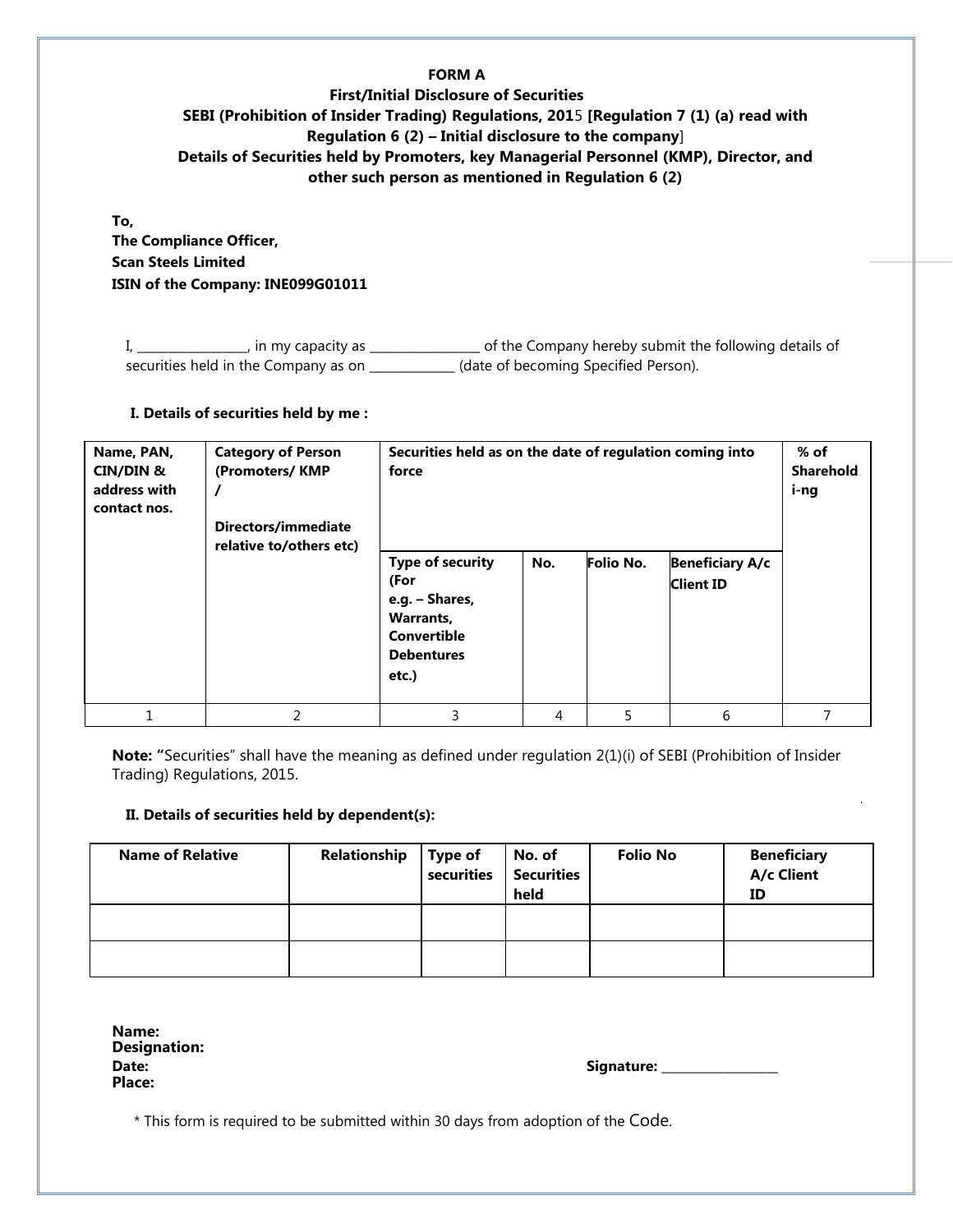#### **FORM B Securities and Exchange Board of India (Prohibition of Insider Trading) Regulations, 2015 [Regulation 7(1)(b) read with Regulation 6(2)] Disclosure on becoming** a **director/KMP/Promoter**]

 **To, The Compliance Officer, Scan Steels Limited ISIN of the Company: INE099G01011**

**Details of Securities held on appointment of Key Managerial Personnel (KMP) or Director or upon becoming a Promoter of a Listed Company and other such persons as mentioned in Regulation 6(2).**

| Name, PAN No.                | <b>Category of Person</b> | <b>Date</b>               | of Securities held at<br>the M     | оf                  |
|------------------------------|---------------------------|---------------------------|------------------------------------|---------------------|
| <b>CIN/DIN &amp; Address</b> | (Promoters/KMP/           | appointment               | of<br><b>becoming</b><br>of   time | <b>Shareholding</b> |
| with contact No.s            | <b>Directors</b>          | Director/KMP<br><b>or</b> | Promoter/                          |                     |
|                              | /immediate                | Date of becoming          | appointment<br>оf                  |                     |
|                              | relatives/others etc.)    | <b>Promoter</b>           | Director/KMP                       |                     |
|                              |                           |                           | <b>Number</b><br>of<br>οf<br>Type  |                     |
|                              |                           |                           | Security<br>security               |                     |
|                              |                           |                           |                                    |                     |
|                              |                           |                           |                                    |                     |
|                              |                           |                           |                                    |                     |

**Note: "**Securities" shall have the meaning as defined under regulation 2(1)(i) of SEBI (Prohibition of Insider Trading) Regulations, 2015.

**Name: Designation: Place:**

**Date: Signature: \_\_\_\_\_\_\_\_\_\_\_\_\_\_\_\_\_\_\_**

**\***This form is required to be submitted within 7 days of appointment as a Key Managerial Personnel/ Director or becoming promoter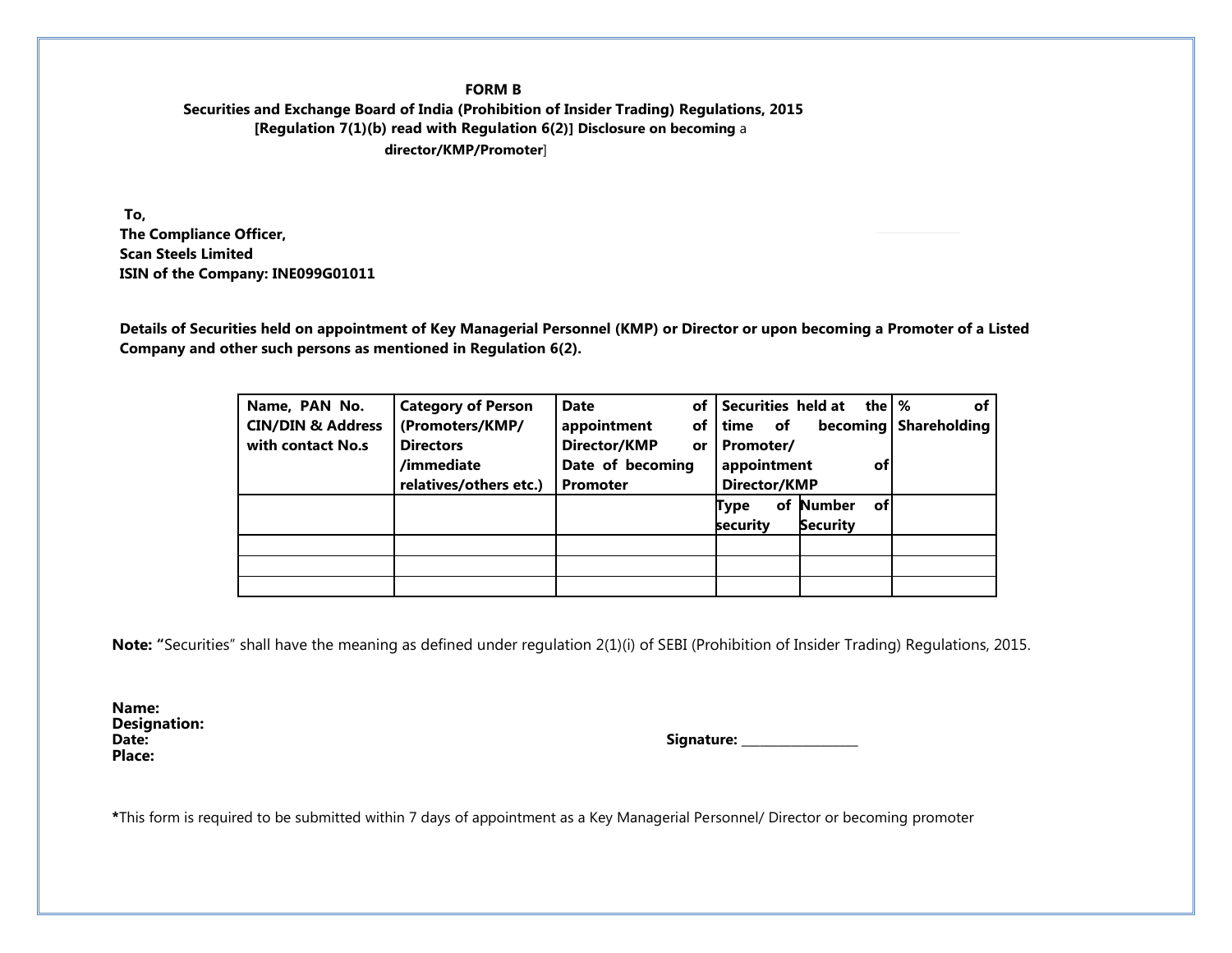**FORM C-1 Disclosure of Transactions Form for Reporting of Trades by Designated Person**

**To,** The Compliance Officer, **Date:** 2008 2014 2014 2022 2023 2024 2022 2023 2024 2022 2023 2024 2022 2023 2024 2022 2023 2024 2022 2023 2024 2022 2023 2024 2022 2023 2024 2022 2023 2024 2022 2023 2024 2022 2023 2024 2023 2024 **Scan Steels Limited ISIN of the Company: INE099G01011**

Sub – Form for Reporting of Trades Executed by Designated Person

I hereby inform that I

- have not bought / sold/ subscribed any securities of the Company
- have bought/sold/subscribed to securities as mentioned below on (date)

(strike out whichever is not applicable)

| Name of holder<br><b>No. of securities</b><br>traded |  | Bought /<br>sold/subscribed | DΡ<br><b>ID/Client ID/Folio No.</b> | Price (Rs.) |
|------------------------------------------------------|--|-----------------------------|-------------------------------------|-------------|
|                                                      |  |                             |                                     |             |
|                                                      |  |                             |                                     |             |

I declare that the above information is correct and that no provisions of the Company's Rules and/or applicable laws /regulations have been contravened for effecting the above said transactions(s).

| Name:               |  |
|---------------------|--|
| <b>Designation:</b> |  |
| Place:              |  |
| <b>Signature</b>    |  |

\*This form is required to be submitted within 2 trading days of transaction / trading in securities of the Company).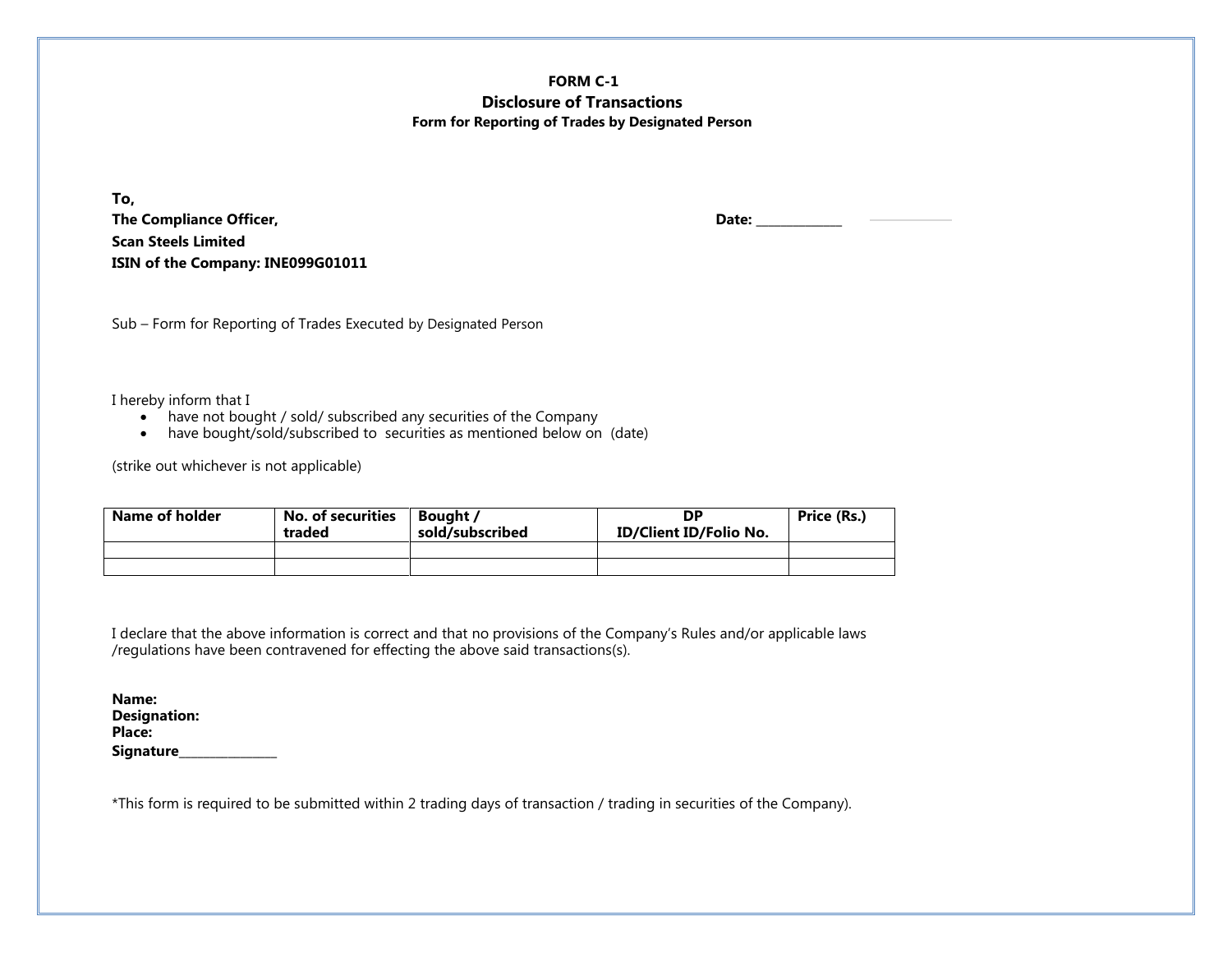#### **FORM C-2**

**SEBI (Prohibition of Insider Trading) Regulations, 2015 [Regulation 7 (2) read with Regulation 6(2) –Continual Disclosure Form for Reporting of Trades Executed In Excess of the Prescribed Threshold/ Details of change in holding of Securities of Promoter, Employee or Director of a listed company and other such persons as mentioned in Regulation 6(2).**

**To, The Compliance Officer, Scan Steels Limited ISIN of the Company: INE099G01011**

Sub – Form for Reporting of Trades Executed In Excess of the Prescribed Threshold

I/We, the undersigned, hereby state that I/ my immediate relative(s)/we have subscribed /sold/purchased shares of the Company in excess of the value of Rs. 5,00,000 during the quarter from 1st \_\_\_\_\_\_\_\_\_\_\_\_\_\_to \_\_\_\_\_\_\_\_\_\_\_\_, 20\_\_\_\_\_\_, details of which are given below:

|  |  |  |  |  |  | I. Details of trades executed in excess of the prescribed threshold by me : |  |  |
|--|--|--|--|--|--|-----------------------------------------------------------------------------|--|--|
|--|--|--|--|--|--|-----------------------------------------------------------------------------|--|--|

| Name,<br>PAN,<br>$N, \hat{\alpha}$<br>addres<br>s with<br>contacl<br>t nos. | Category<br>of Person<br>CIN/DI (Promoters<br><b>KMP</b><br>/Directors<br>immediat<br>e<br>relative<br>to/others<br>etc.) | prior to<br>acquisition/<br>disposal                                                                 |                                  | Securities acquired/Disposed                                                                           |     |                       |                                                                                      | Securities held post<br>acquisition/disposal                                                        |                                 | Date of<br>allotment<br>advice/<br>acquisition of<br>shares specify | shares/ sale of | Date of<br>intimati<br>on to<br>company | Mode of<br>acquisition<br>disposal (on<br>market/pub<br>lic<br>/ rights/<br>preferentia<br>offer / off<br>market/<br>Inter-se<br>transfer,<br>ESOPs etc.) | DP ID &<br><b>Client ID</b><br>And<br>DP Name |  |
|-----------------------------------------------------------------------------|---------------------------------------------------------------------------------------------------------------------------|------------------------------------------------------------------------------------------------------|----------------------------------|--------------------------------------------------------------------------------------------------------|-----|-----------------------|--------------------------------------------------------------------------------------|-----------------------------------------------------------------------------------------------------|---------------------------------|---------------------------------------------------------------------|-----------------|-----------------------------------------|-----------------------------------------------------------------------------------------------------------------------------------------------------------|-----------------------------------------------|--|
|                                                                             |                                                                                                                           | Type of<br>security<br>(For eg.<br>Shares,<br>Warrants,<br>Convertible<br><b>Debentures</b><br>etc.) | No. and<br>$%$ of<br>shareholdin | Type of<br>security<br>(For eg. -<br>Shares,<br>Warrants,<br>Convertible<br><b>Debentures</b><br>etc.) | No. | Price<br>and<br>Value | <b>Transactio Date</b><br>n.<br>type<br>(Buy/Sale)<br>/Pledge/<br>Revoke/<br>Invoke) | Type of<br>security<br>(For eg.<br>Shares,<br>Warrants,<br> Convertibl<br>e<br>Debenture<br>s etc.) | No. and<br>% of<br>shareholding | <b>From</b>                                                         | To              |                                         |                                                                                                                                                           |                                               |  |
|                                                                             | 2                                                                                                                         | 3                                                                                                    | 4                                | 5                                                                                                      | 6   | 7                     | 8                                                                                    | 9                                                                                                   | 10                              | 11                                                                  | 12              | 13                                      | 14                                                                                                                                                        | 15                                            |  |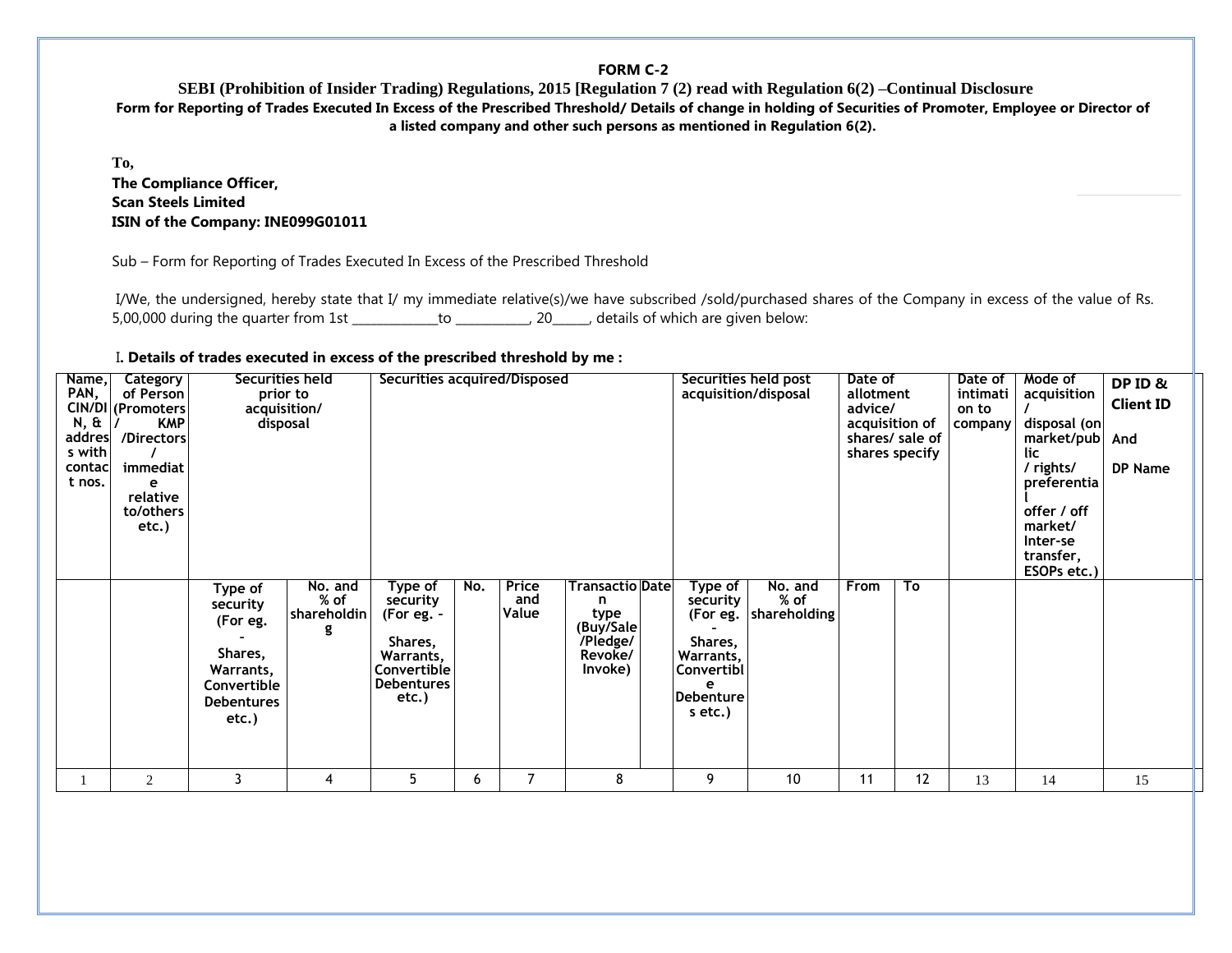**II. Details of trades executed in excess of the prescribed threshold by immediate relatives/dependent(s) :**

| Name of Seller/<br><b>Purchaser</b> | Relationship<br>With the<br><b>Employee</b> | <b>No. Of Shares</b><br><b>Sold/Purchased</b> | <b>Date</b><br>οf<br>Trade | Sale/<br><b>Purchase</b><br>Price (Rs.) | Sale/Purchase<br>Value (Rs.) | DP ID<br>$\alpha$<br><b>Client</b><br>ID | <b>DP</b><br><b>Name</b> |
|-------------------------------------|---------------------------------------------|-----------------------------------------------|----------------------------|-----------------------------------------|------------------------------|------------------------------------------|--------------------------|
|                                     |                                             |                                               |                            |                                         |                              |                                          |                          |
|                                     |                                             |                                               |                            |                                         |                              |                                          |                          |

**Note: 1.** Minimum threshold limit is trading of Rs.10,00,000/- per calendar quarter.

**Note:** 2. "Securities" shall have the meaning as defined under regulation 2(1)(i) of SEBI (Prohibition of Insider Trading Regulations, 2015.

#### **Kindly take the same on record.**

**Thanking you,**

**Name :**

**Designation:** 

**Date:** 

**Place:** 

 **Signature\_\_\_\_\_\_\_\_\_\_\_\_\_\_\_\_**

\*This form is required to be submitted within 2 trading days of dealing in securities if value of securities (whether in one transaction or more transactions during a calendar quarter) is more than Rs. 10,00,000/-(Rupees Ten lakh).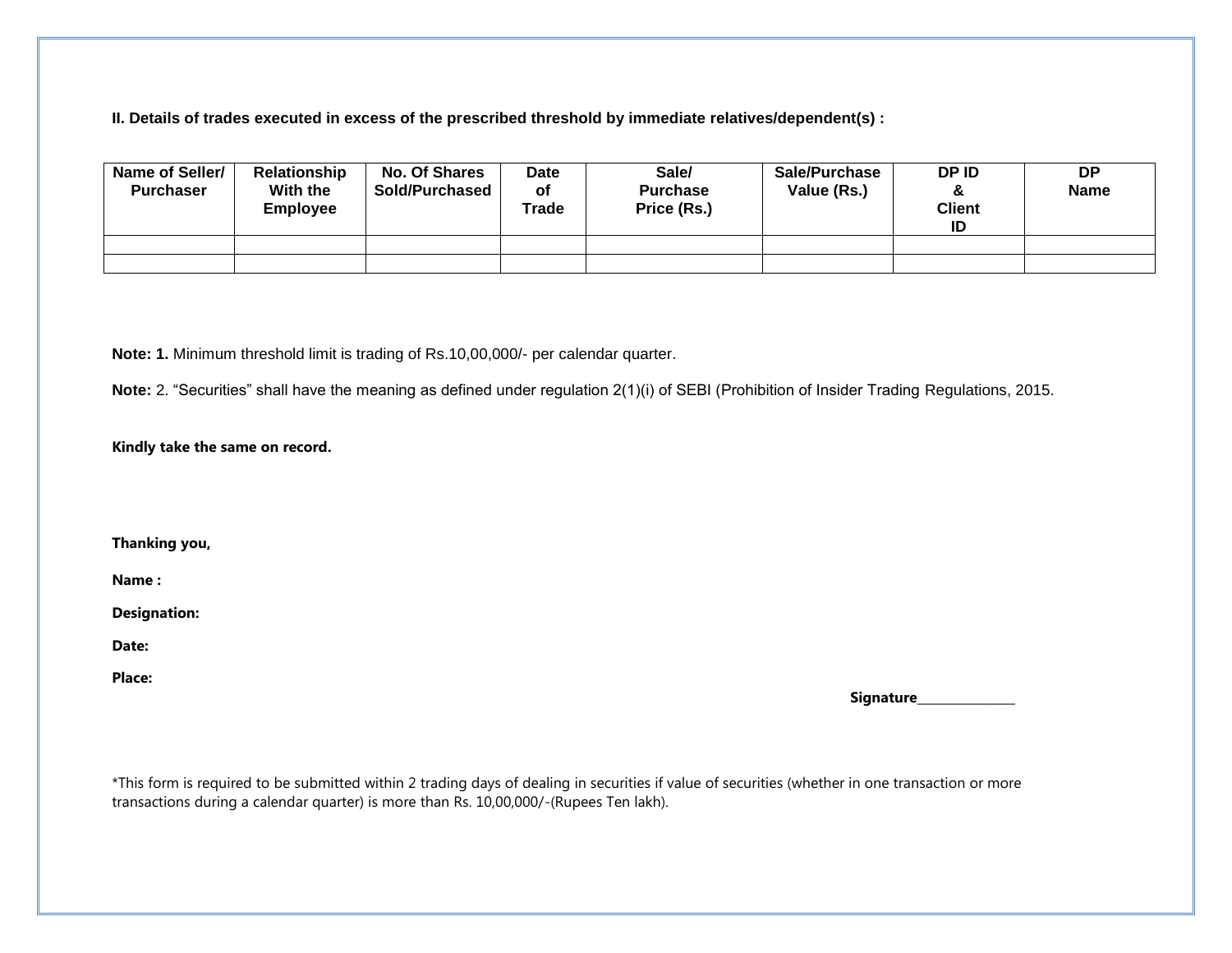#### **FORM E ANNUAL DISCLOSURE**

**To, The Compliance Officer, Date: \_\_\_\_\_\_\_\_\_\_\_\_\_\_ Scan Steels Limited ISIN of the Company: INE099G01011**

**I. Statement of Shareholding of Directors\*/Key Managerial Personnel\*/Designated Employees\* in Scan Steels Limiteded**

| <b>Name</b> | Designation /<br><b>Department</b> | of<br>No.<br>held<br><b>Securities</b><br>01st April<br>on<br>$20$ <sub>——</sub> | No.<br>Securities<br><b>Bought</b><br>during<br>Year | of No.<br>Securities<br>Sold<br>Year | of No. of<br><b>Securities</b><br>during held on 31st<br><b>March 20</b> | Folio/DP<br><b>ID/Client</b><br><b>ID/PAN</b> |
|-------------|------------------------------------|----------------------------------------------------------------------------------|------------------------------------------------------|--------------------------------------|--------------------------------------------------------------------------|-----------------------------------------------|
|             |                                    |                                                                                  |                                                      |                                      |                                                                          |                                               |
|             |                                    |                                                                                  |                                                      |                                      |                                                                          |                                               |

#### **II. Details Of Shares Held By Dependants**

| <b>Name</b> | Relationship | l No.<br>Securities held Securities Securities<br>01st April Bought<br>on<br>$20$ <sub>___</sub> | of   No.<br>during the $ $ the year<br>vear | of No.<br>Sold during held on 31st | of No. of<br>Securities<br>March 20 | Folio/DP<br><b>ID/Client</b><br>ID / PAN |
|-------------|--------------|--------------------------------------------------------------------------------------------------|---------------------------------------------|------------------------------------|-------------------------------------|------------------------------------------|
|             |              |                                                                                                  |                                             |                                    |                                     |                                          |
|             |              |                                                                                                  |                                             |                                    |                                     |                                          |
|             |              |                                                                                                  |                                             |                                    |                                     |                                          |

I/We hereby declare that I/We have complied with the Code and SEBI Regulations with respect of the Securities purchased/ sold.

I/We further declare that the above disclosure is true and correct and is in accordance with the previous disclosure given to the Company.

**Name**

**Place:**

**Designation: Signature\_\_\_\_\_\_\_\_\_\_\_\_\_\_\_\_**

**\*** Delete whichever is not applicable

\* This form is required to be submitted within 30 days from the end of the financial year (ie. 30TH April).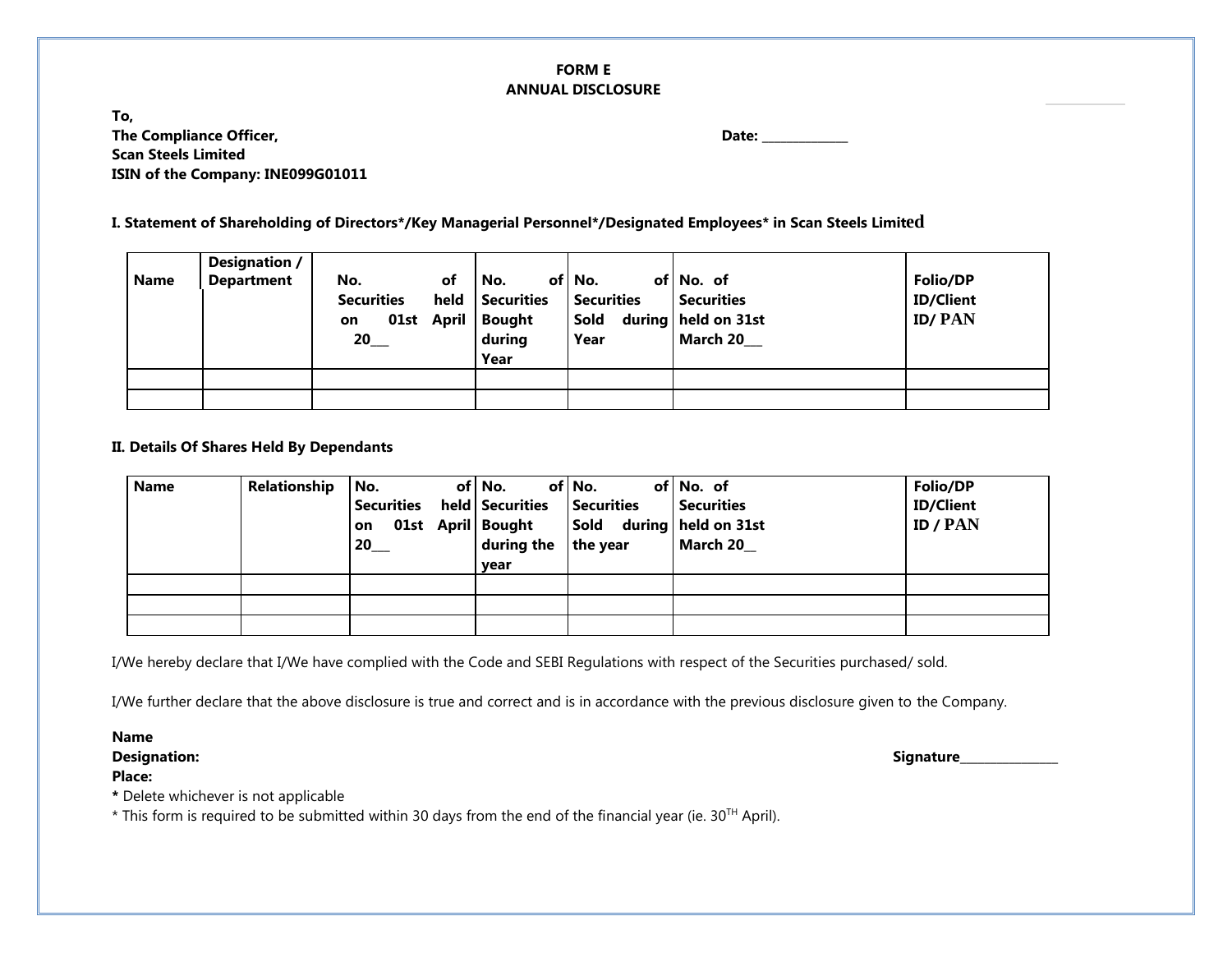# **FORM F (Indicative format)**

SEBI (Prohibition of Insider Trading) Regulations, 2015 Regulation 7(3) - Transactions by Other connected persons as **identified by the company.**

**Details of trading in securities by other connected persons as identified by the company**

| Name,        |              | Connec Securities                   |     | Securities   |     |    |               | <b>Securities</b>                 | held post Date |                | of     | Date | of Mode<br><b>of</b>       |
|--------------|--------------|-------------------------------------|-----|--------------|-----|----|---------------|-----------------------------------|----------------|----------------|--------|------|----------------------------|
| PAN,         | $\mathbf{t}$ | ion held prior to acquired/Disposed |     |              |     |    |               | acquisition/disposal              |                | allotment      |        |      | intimation acquisition/dis |
| CIN/DIN with |              | acquisition/di                      |     |              |     |    |               |                                   |                | advice/        |        | to   | pos<br>al (on              |
|              | &compa sp    |                                     |     |              |     |    |               |                                   |                | acquisition of |        |      | company market/public/     |
| address ny   |              | sal                                 |     |              |     |    |               |                                   |                | shares/        | sale   |      | rights/                    |
| with         |              |                                     |     |              |     |    |               |                                   |                | оf             | shares |      | Preferential               |
| contact      |              |                                     |     |              |     |    |               |                                   |                | specify        |        |      | <b>offer</b><br>off        |
| nos. of      |              | Type of No.                         |     | Type         | No. |    |               | Valu Transa Type of No. and %From |                |                | To     |      | market/Interse             |
| other        |              | security and                        |     | lof          |     | le | ction         | security                          | lof            |                |        |      | transfer,                  |
| connect      |              | (For eg. $\%$                       |     | securil      |     |    | Type          | $ $ (For eg. $-$ shareholdin      |                |                |        |      | <b>ESOPs</b>               |
| led          |              |                                     | lof | ty (For      |     |    | (Buy/         | Shares,                           | <b>l</b> g     |                |        |      | $etc.$ )                   |
| persons      |              | Shares, shar leg.                   |     |              |     |    | Sale/         | Warrants,                         |                |                |        |      |                            |
| as           |              | Warrantleh                          |     |              |     |    |               | Pledge Convertib                  |                |                |        |      |                            |
| identifie    |              |                                     |     | oldin Share  |     |    |               |                                   |                |                |        |      |                            |
| ld           |              |                                     |     | lS,          |     |    |               | <b>Revok Debentur</b>             |                |                |        |      |                            |
| the<br>by    |              | Convert                             |     | Warra        |     |    |               | les                               |                |                |        |      |                            |
| compan       |              | ble                                 |     | n.           |     |    | /Invoke etc.) |                                   |                |                |        |      |                            |
| ly           |              | <b>Debent</b>                       |     | ts,          |     |    |               |                                   |                |                |        |      |                            |
|              |              | ur                                  |     | Conv         |     |    |               |                                   |                |                |        |      |                            |
|              |              | es etc.)                            |     | ert          |     |    |               |                                   |                |                |        |      |                            |
|              |              |                                     |     | ible         |     |    |               |                                   |                |                |        |      |                            |
|              |              |                                     |     | Debe         |     |    |               |                                   |                |                |        |      |                            |
|              |              |                                     |     | nt           |     |    |               |                                   |                |                |        |      |                            |
|              |              |                                     |     | <b>ures</b>  |     |    |               |                                   |                |                |        |      |                            |
|              |              |                                     |     | $ $ etc. $ $ |     |    |               |                                   |                |                |        |      |                            |
|              |              |                                     |     |              |     |    |               |                                   |                |                |        |      |                            |

 **Note:** "Securities" shall have the meaning as defined under regulation 2(1)(i) of SEBI (Prohibition of Insider Trading) Regulations, 2015.

**Name:**

 **Date:**

Place: Signature: Signature: Signature: Signature: Signature: Signature: Signature: Signature: Signature: Signature: Signature: Signature: Signature: Signature: Signature: Signature: Signature: Signature: Signature: Signat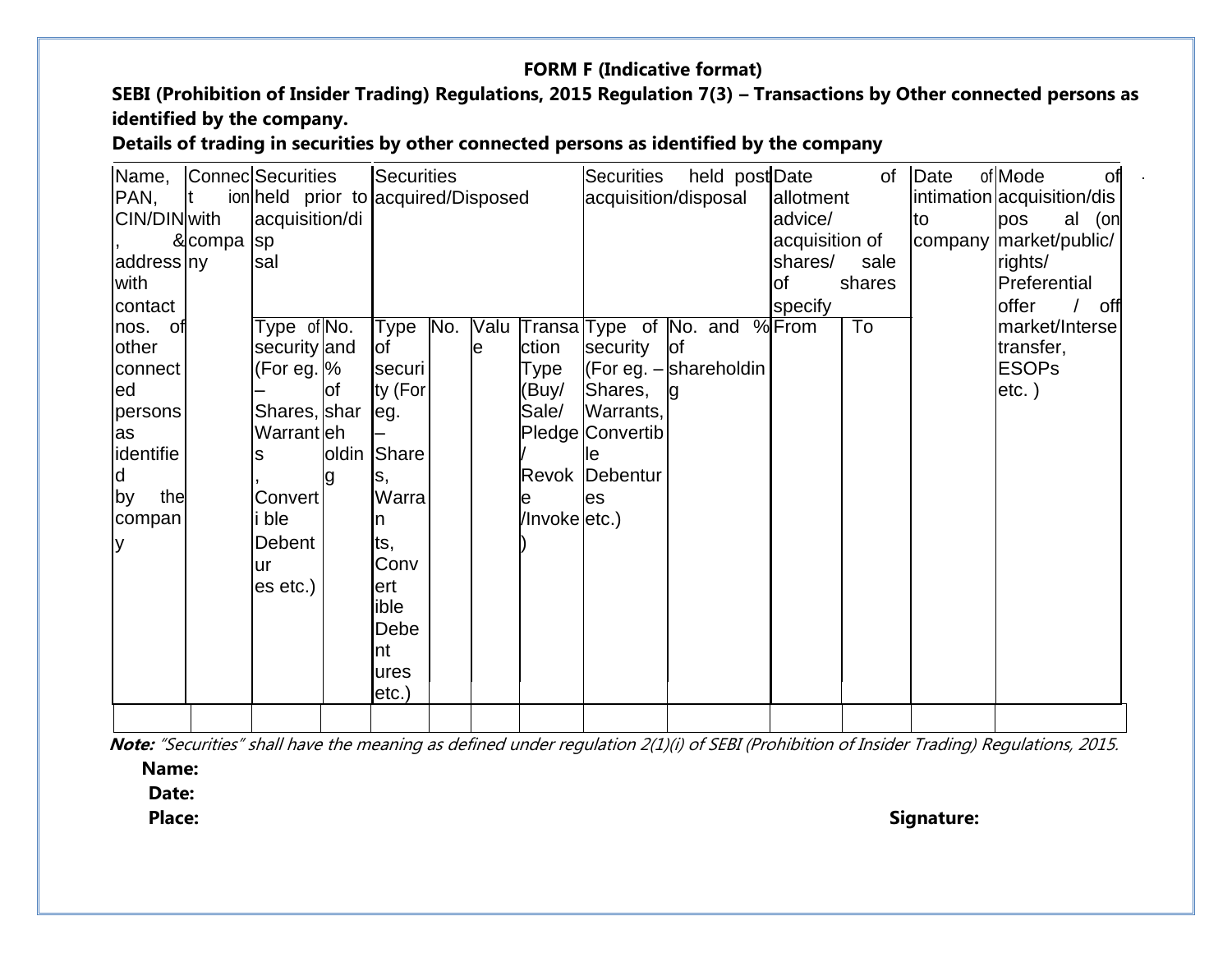|                               |                                                        | <b>Annexure - 1</b>                                                                                                                                                                                                                 |
|-------------------------------|--------------------------------------------------------|-------------------------------------------------------------------------------------------------------------------------------------------------------------------------------------------------------------------------------------|
|                               | Application-cum-Undertaking for Pre-clearance of Trade |                                                                                                                                                                                                                                     |
|                               |                                                        | Date: ___________                                                                                                                                                                                                                   |
| To                            |                                                        |                                                                                                                                                                                                                                     |
| <b>The Compliance Officer</b> | <b>Designated Person details</b>                       |                                                                                                                                                                                                                                     |
| <b>Scan Steels Limited</b>    |                                                        | Folio No./ Client ID/DP ID:                                                                                                                                                                                                         |
| 104-105, E-Square,            |                                                        |                                                                                                                                                                                                                                     |
| Subhash Road,                 |                                                        |                                                                                                                                                                                                                                     |
| Vile-Parle (E)                |                                                        |                                                                                                                                                                                                                                     |
| <b>Mumbai - 400 057</b>       |                                                        |                                                                                                                                                                                                                                     |
|                               |                                                        | <b>PAN No.:</b> The contract of the contract of the contract of the contract of the contract of the contract of the contract of the contract of the contract of the contract of the contract of the contract of the contract of the |
|                               |                                                        | <b>Department</b>                                                                                                                                                                                                                   |
|                               |                                                        | $\mathbf{1}$ and $\mathbf{1}$ and $\mathbf{1}$ and $\mathbf{1}$ and $\mathbf{1}$                                                                                                                                                    |
|                               |                                                        |                                                                                                                                                                                                                                     |

 Pursuant to the SEBI (Prohibition of Insider Trading) Regulations, 2015 and With reference to the Company's Code of Conduct to Regulate, Monitor and Report Trading By Insiders, I seek your approval to purchase/sell/subscribe ……………(nos.) equity shares of the Company. I/ We hereby declare that the shares to be sold have been held by me/ us for minimum period prescribed in the Code.

#### **DETAILS OF SHAREHOLDING OF SPECIFIED PERSONS AND / OR FAMILY MEMBERS:**

#### **UNDERTAKING FOR PRE-CLEARANCE**

I hereby state that:

- a. I do not have access to nor do I have any "Unpublished Price Sensitive Information" ("**UPSI"**) up to the time of signing this undertaking;
- b. In case, I receive any UPSI after the signing of this undertaking but before executing the transaction for which approval is sought, I shall inform the Compliance Officer of the same and shall completely refrain from dealing in the securities of the Company until such information becomes public;
- c. I have not contravened the provisions of the Code as notified by the Company from time to time;
- d. I have made full and true disclosure in the matter;
- e. I will execute the order in respect of the securities within 1 week after approval is granted by Compliance Officer, failing which I shall apply for pre-clearance again from the Compliance Officer;
- f. I shall not execute a contra-trade for a minimum period of 6 months. If a contra trade is executed, inadvertently or otherwise, in violation of such a restriction, the profits from such trade shall be liable to be disgorged for remittance to SEBI for credit to the Investor Protection and Education Fund administered by SEBI under the Act.
- g. I undertake to submit the necessary report within two days of execution of the transaction / a 'Nil' report if the transaction is not undertaken.

Date & Signature of the Applicant \_\_\_\_\_\_\_\_\_\_\_\_\_\_\_\_\_\_\_\_\_\_\_\_\_\_\_

**Note:** Minimum threshold limit is trading of Rs.10,00,000/-, per calendar quarter.

#### **PRE-CLEARANCE ORDER**

| Please complete Purchase/ Sale of                     | shares by | (date). Please confirm the transaction by completing Feedback |
|-------------------------------------------------------|-----------|---------------------------------------------------------------|
| Form below and returning the same to the undersigned. |           |                                                               |

Date & Signature of the Compliance Officer \_

#### **FEEDBACK ON OUTCOME OF THE APPLICATION**

I confirm that the transaction of purchased / sale \_\_\_\_\_\_\_\_ (nos.) shares was completed on \_\_\_\_\_\_\_\_\_\_\_\_\_\_ (date).

Date & Signature of the Applicant\_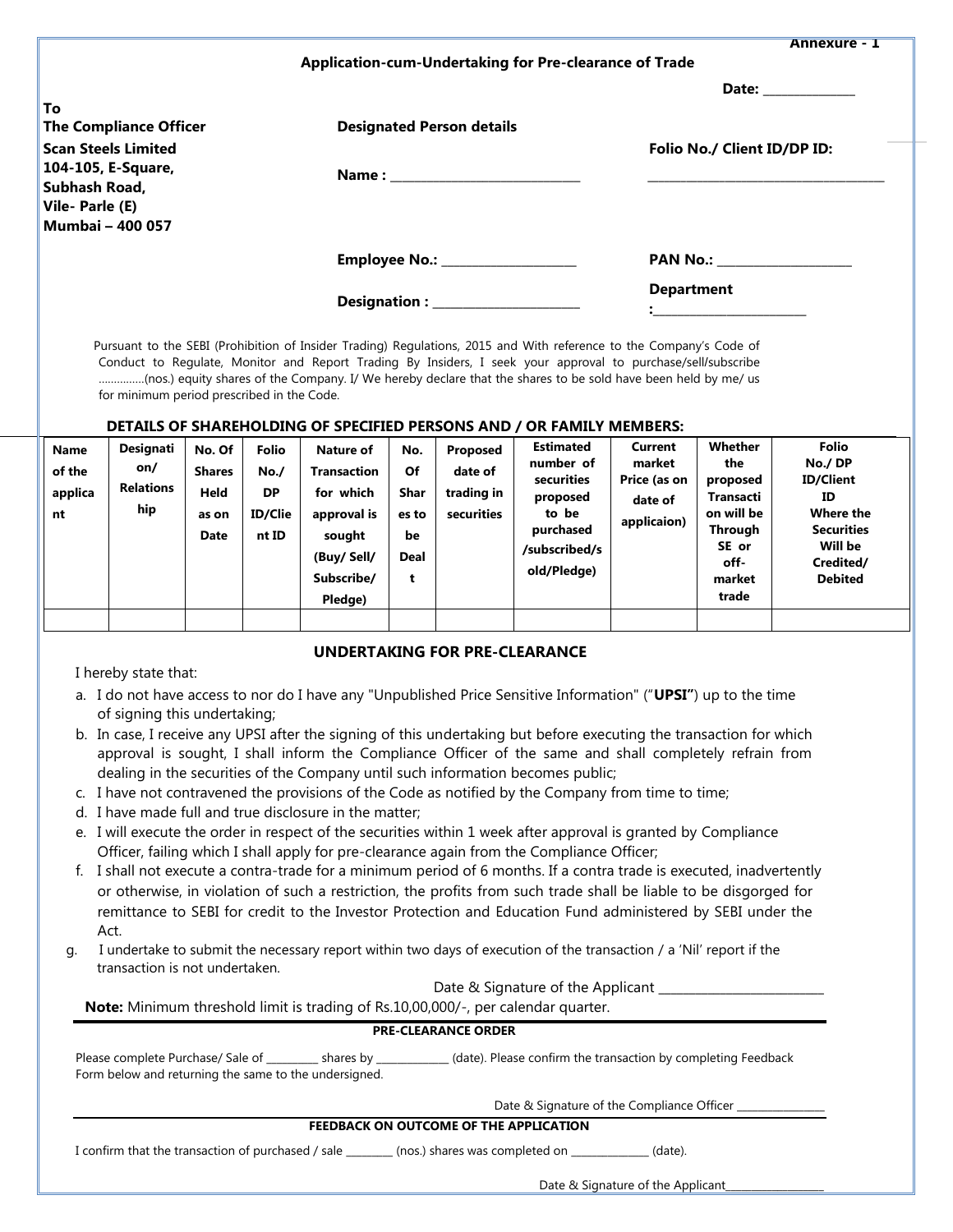#### **Annexure II**

# **Application for waiver of minimum period for Contra trade**

|                                           | Date.                   |
|-------------------------------------------|-------------------------|
| To                                        |                         |
| <b>The Compliance Officer</b>             | <b>Employee details</b> |
| <b>Scan Steels Limited</b>                |                         |
| 104-105, E-Square,                        |                         |
| Subhash Road,                             |                         |
| Vile-Parle (E)<br><b>Mumbai - 400 057</b> |                         |
|                                           |                         |
|                                           |                         |
|                                           |                         |
|                                           | Department:             |

 $D_{\alpha+\alpha}$ :

## **Through Division / Department Head**

Dear Sir,

I seek your approval to grant me waiver of the time restrictions and permit me to execute a contratrade for …………………(number of securities) of the Company due to ………………………. (give valid reason(s) for executing contra trade).

I declare that I am not in possession of any UPSI up to the date of this application.

I further declare that in case I have access to any UPSI after the signing of this application and before executing a contra Trade (if permitted), I shall:

1. Promptly inform the Compliance Officer

2. Refrain from trading in securities of the Company.

Thanking you, Yours faithfully,

Name & Signature

#### **FEEDBACK ON OUTCOME OF THE APPLICATION**

Approved/ Disapproved:

In case approved, transaction of sale \_\_\_\_\_\_\_\_ (nos.) shares to be completed by \_\_\_\_\_\_\_\_\_\_\_\_\_\_ (date).

Reasons:

Date & Signature of the Compliance Officer \_\_\_\_\_\_\_\_\_\_\_\_\_\_\_\_\_\_\_